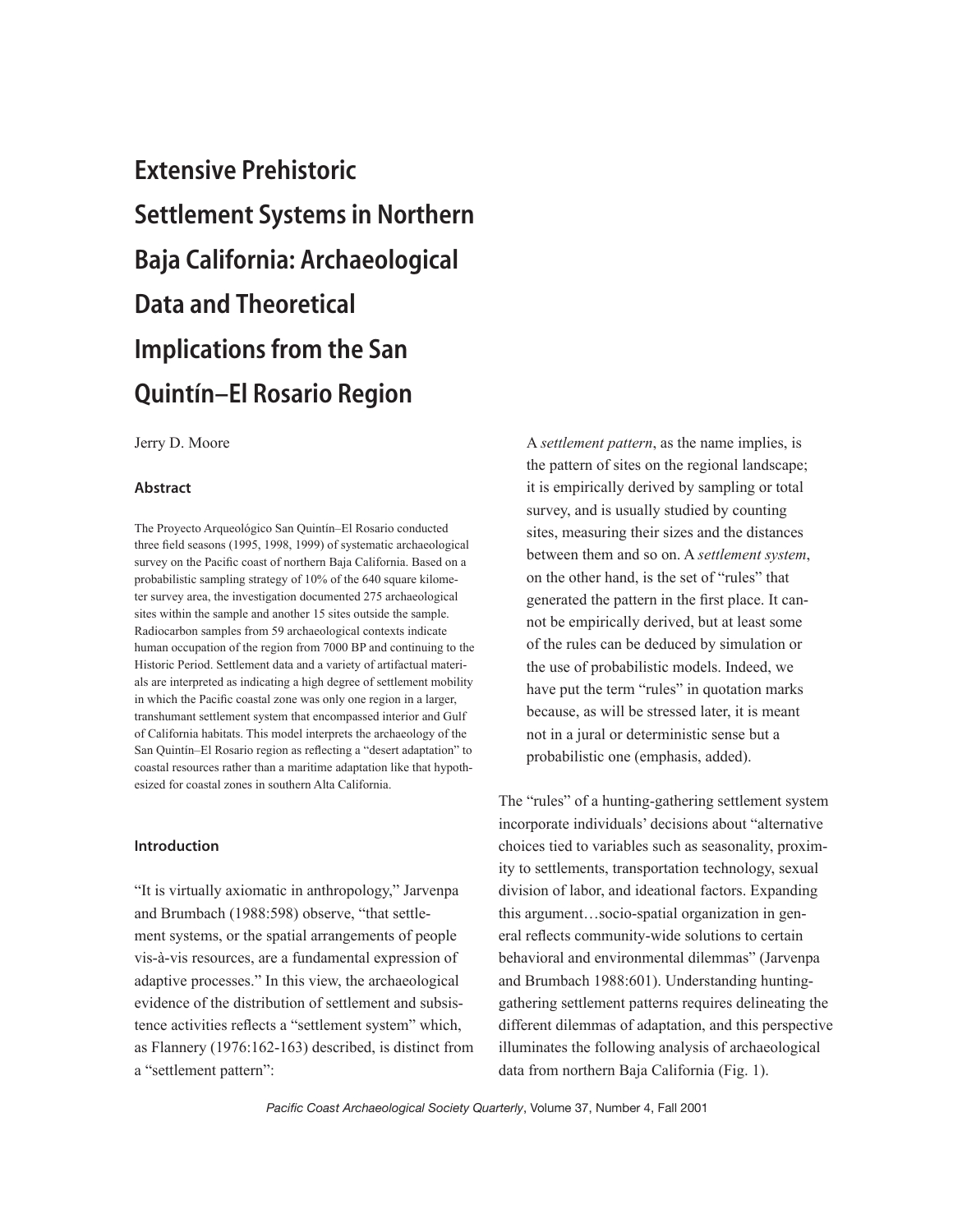Extensive Prehistoric Settlement Systems in Northern Baja California 31



A probabilistic archaeological survey of the San Quintín–El Rosario region of the Pacific coast of Baja California documented a prehistoric settlement pattern consisting of high site density, short settlement duration, and chronological stability over 7,000 years. These data lead me to propose a hypothesized settlement system characterized by a high-level of residential mobility and short-term, but recurrent, occupation of the project area—a strategy in which desert collectors utilized the Pacific coastal zone as one element of an extensive and transhumant adaptation. In the following I summarize the results of the Proyecto Arqueológico San Quintín–El Rosario and

then outline a model characterizing the settlement system that reflected the behavioral and environmental dilemmas of hunter-gather adaptations in this region—one that differed from better known coastal adaptations in southern Alta California (e.g., Arnold 1987, 1990, 1992a, 1992b, 1995; Christenson 1992; Colten 1989; Erlandson 1985, 1988, 1994, 1997; Erlandson and Colten 1991; Erlandson and Glassow 1997; Glassow 1980, 1996, 1997; Glassow and Wilcoxon 1988; Glassow, Wilcoxon, and Erlandson 1988; Jones 1991, 1992 1996; King 1971, 1990; Masters and Gallegos 1997; Raab 1992, 1997; Raab and Yatsko 1992). Unlike areas of southern Alta California where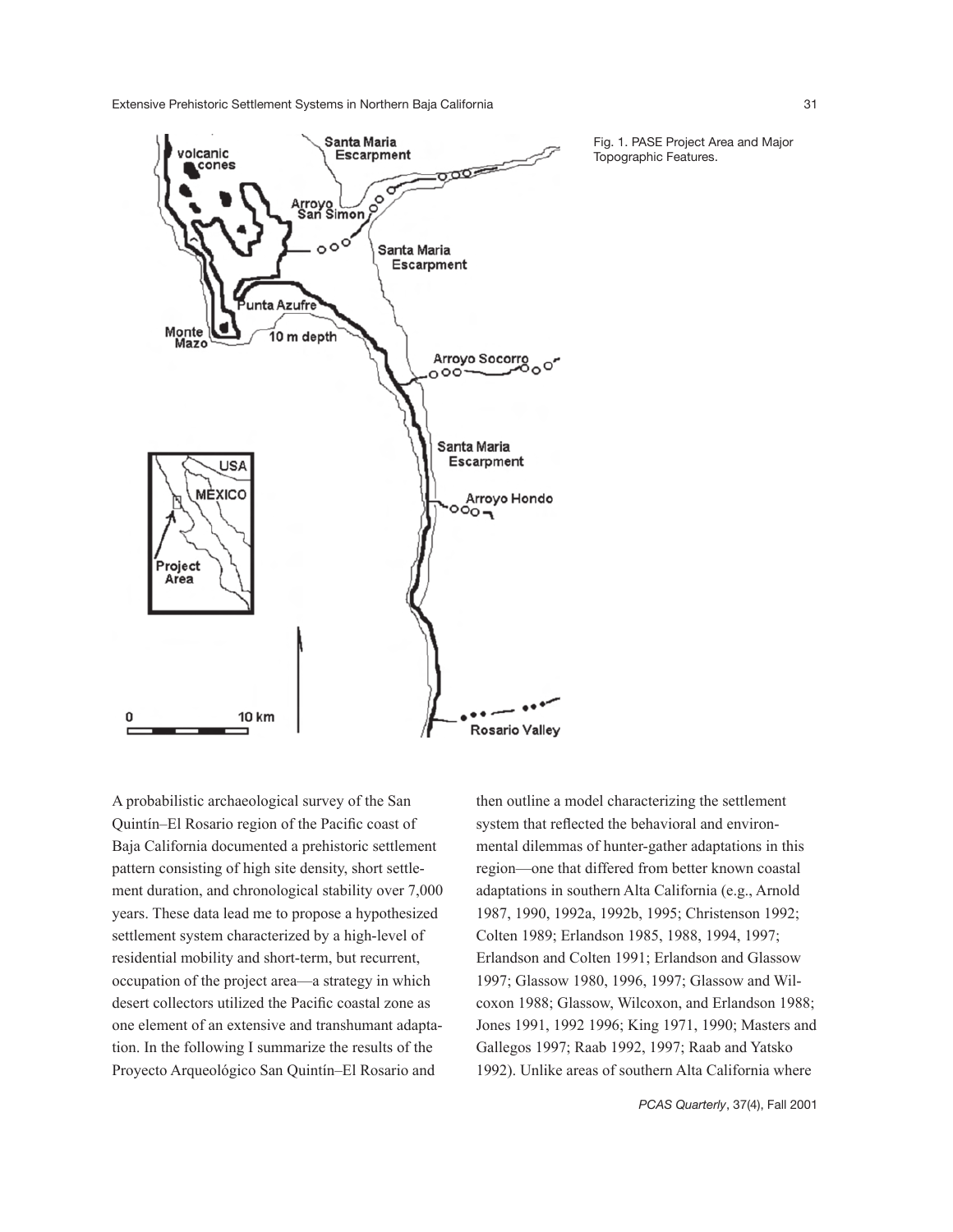it is hypothesized that rich coastal habitats were the locations for the evolution of sedentism, high population densities, and other dimensions of "complexity," such developments did not occur in this portion of northern Baja California—posing important issues regarding intensive vs. extensive subsistence and settlement systems (Beaton 1991; Glassow 1997).

# The Proyecto Arqueológico San Quintín–El Rosario: Project Area and Methods

Beginning in 1992 with ethnohistoric investigation into indigenous demography during the Colonial period (Gasco 1996; Moore and Gasco 1993; Moore and Norton 1992), the Proyecto Arqueológico San Quintín–El Rosario (PASE) completed three seasons of archaeological survey in 1995, 1998, and 1999. The survey covered a 10% sample of the 630 sq. km project area and recorded data on 275 sites within the sample survey and 15 additional sites (Moore 2000a, 2000b; Moore and Gasco 1997, 2001).

The project area is defined by two major habitat zones of presumed importance to prehistoric foragers—San Quintín Bay and the Rosario River Valley—and the intervening coastal zone. At the northern end of the project area, San Quintín Bay is a large tidal embayment formed by a protective barrier of volcanic cinder cones (Woodford 1928). The bay provides habitat for various quiet-water shellfish species (e.g., *Chione*  spp., *Saxidomus nuttalli*), fish species, and migratory waterfowl (Fig. 1). The bay is the major feature of the San Quintín Valley. The eastern edge of the San Quintín Valley is defined by a steep terrace, known as the Santa Maria Escarpment (Gorsline and Stewart 1962), that rises some 100 m. The southern project area is defined by the Rosario River Valley, the largest freshwater drainage within 100 km. The Rosario drainage system runs from the Pacific Ocean inland for more than 40 km, branching into smaller arroyos that drain the western slopes of the Sierra San Pedro Martir and the Sierra Santa Isabel. Finally, a coastal

terrace between San Quintín Bay and the Rosario Valley fronts the Pacific Ocean, and is sliced by arroyos, some with seasonal surface and subterranean water sources (e.g., Arroyo San Simon, Arroyo Socorro, Arroyo Hondo [Trupp n.d]). Extensive sandy beaches and rocky headlands provide habitats that are extremely rich in marine resources (e.g. Aplin 1947).

The project area was divided into four sampling strata of unequal sizes: (1) the western San Quintín Bay zone (200 sq. km); (2) the eastern San Quintín Bay zone  $(200 \text{ sq. km})$ ;  $(3)$  the coastal terrace zone  $(80 \text{ sq.})$ km); and (4) the Rosario River Valley (150 sq. km). A 10% sample was surveyed in each of these strata (Fig. 2), employing survey quadrants that were 4 by 0.25 km in size (1 sq. km). Survey quadrants were randomly chosen, established on the ground using a hand-held GPS, and surveyed by teams of 2 to 3 archaeologists. Sites were recorded using site forms developed for PASE and photographed. Natural and artificial exposures with potential for radiometric samples were identified, and samples were collected. Surface artifacts were inventoried, photographed, and in some cases collected (e.g., projectile points, ceramic sherds, groundstone artifacts). All collections and copies of technical reports are curated with the Instituto Nacional de Antropología e Historia, Centro Regional Baja California.

#### PASE Settlement Patterns: Overview of Results

The resulting data provide a very complete archaeological record for the PASE project area. Some basic components of the settlement pattern include:

*Archaeological Site Density and Distribution.* Site density averages 4.37 sites per sq. km, with individual quadrant densities ranging from 0 sites to 14 sites per sq. km (Fig. 2). In the statistical sample, 39.7% of the sample units  $(n=25)$  have 0 to 2 sites per sq. km,  $34.9\%$  of the units (n=22) have 3 to 6 sites per sq. km, and 25.4% of the sample units (n=16) have 7 to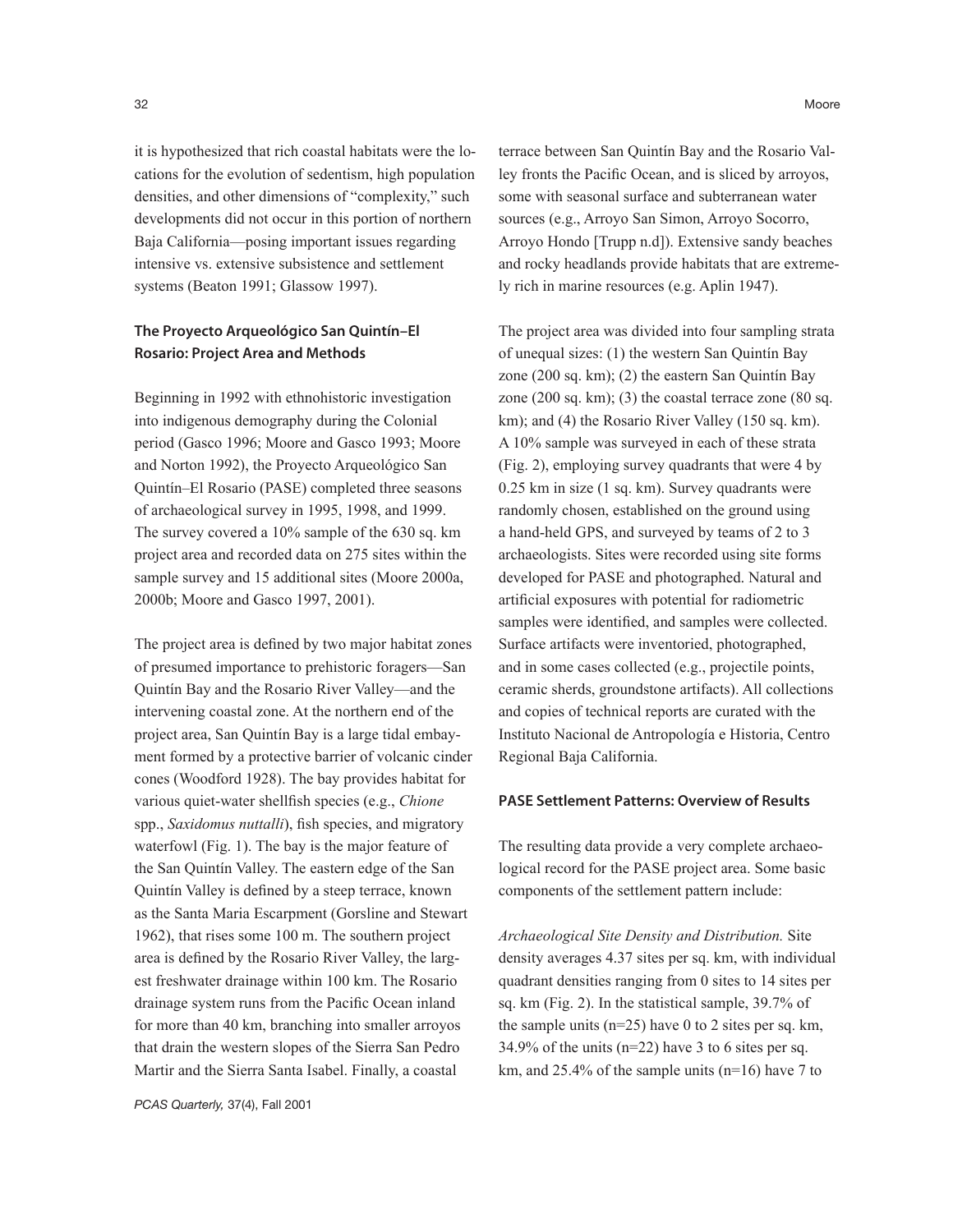Extensive Prehistoric Settlement Systems in Northern Baja California 33



Fig. 2. PASE Project Area, Survey Transects, and Site Densities.

14 sites per sq. km. Extrapolating from these sampled variations in site densities to the 630 sq. km of the sampling universe, an estimated 1,780 to 4,060 sites are located in the entire project area.

Site densities are highest in areas within 2 km of the open ocean; site densities are lowest in the eastern San Quintín Bay stratum. Sites are not clustered near the Rosario River or near San Quintín Bay. Sites are not concentrated near permanent sources of freshwater.

Four areas contain nearly continuous deposits stretching over large areas of low diversity archaeological

materials; these are referred to as *locales* (Fig. 3). A locale is defined as an area of recurrent human occupations that are directed to similar extractive tasks (Moore 1999:27). Locales appear to reflect repeated, short-term occupation of a landscape by small foraging groups rather than contemporary occupations by large populations. For example, the Pabellon Locale, covering an area of 12.5 sq. km, contains hundreds of small deposits (100 to 400 sq. m) of moderate density middens of Pismo clam (*Tivela stultorum*), with low density of flakes and cores from locally available grayish black basalt. A similar pattern is indicated for another locale at the end of an 11.5 km long tombolo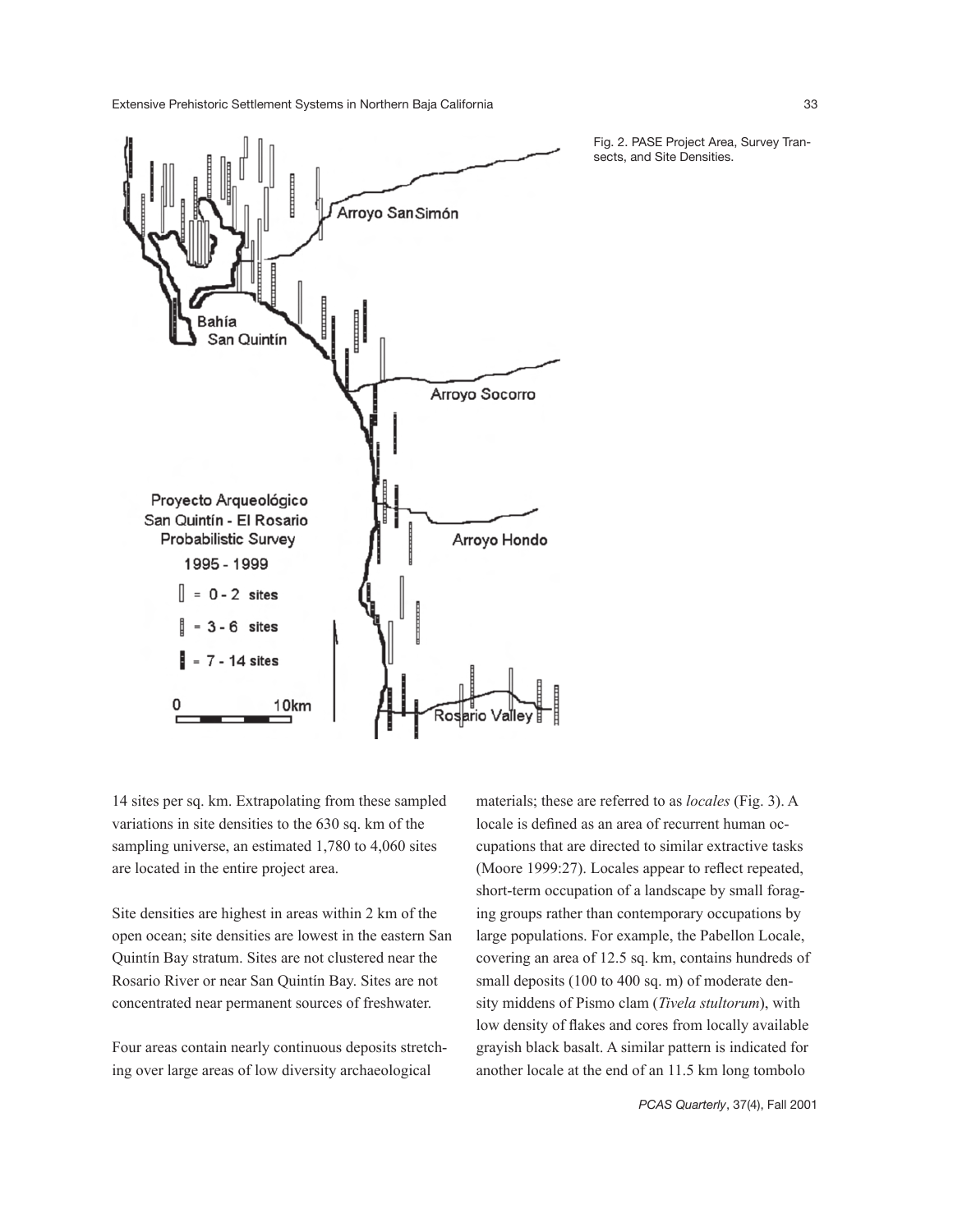34 Moore



Fig. 3. Locations of Radiocarbon-Dated Components.

anchored by the low cinder cone, Monte Mazo (Fig. 3; Moore 1999:31-33). The Monte Mazo locale lacks permanent sources of freshwater, yet has a high density of very small archaeological deposits including several small rock shelters. The archaeological materials suggest Monte Mazo was occupied recurrently by small groups of prehistoric foragers, a common pattern in the San Quintín–El Rosario project area.

*Evidence for Settlement Redundancy*. Based on surface remains there is a relatively low level of variation in the human activities associated with the archaeological sites. In an analytical sense, there is a high

Essentially the archaeological record is the product of two activities, shellfish collection and stone tool manufacture and/or maintenance. The majority of sites are open base camps (n=162) indicated by evidence for food collection and preparation and tool manufacture. Other types of sites include shell middens with lithic debitage but without evidence of extensive tool manufacture (n=39) and shell middens without lithic debitage (n=39). Lithic workshops (i.e., sites with hammers, cores, and debitage; n=17) and lithic scatters (i.e., sites with only debitage; n=11) comprise the remaining classes of sites, with rare examples of agave

degree of redundancy in the archaeological record.

*PCAS Quarterly,* 37(4), Fall 2001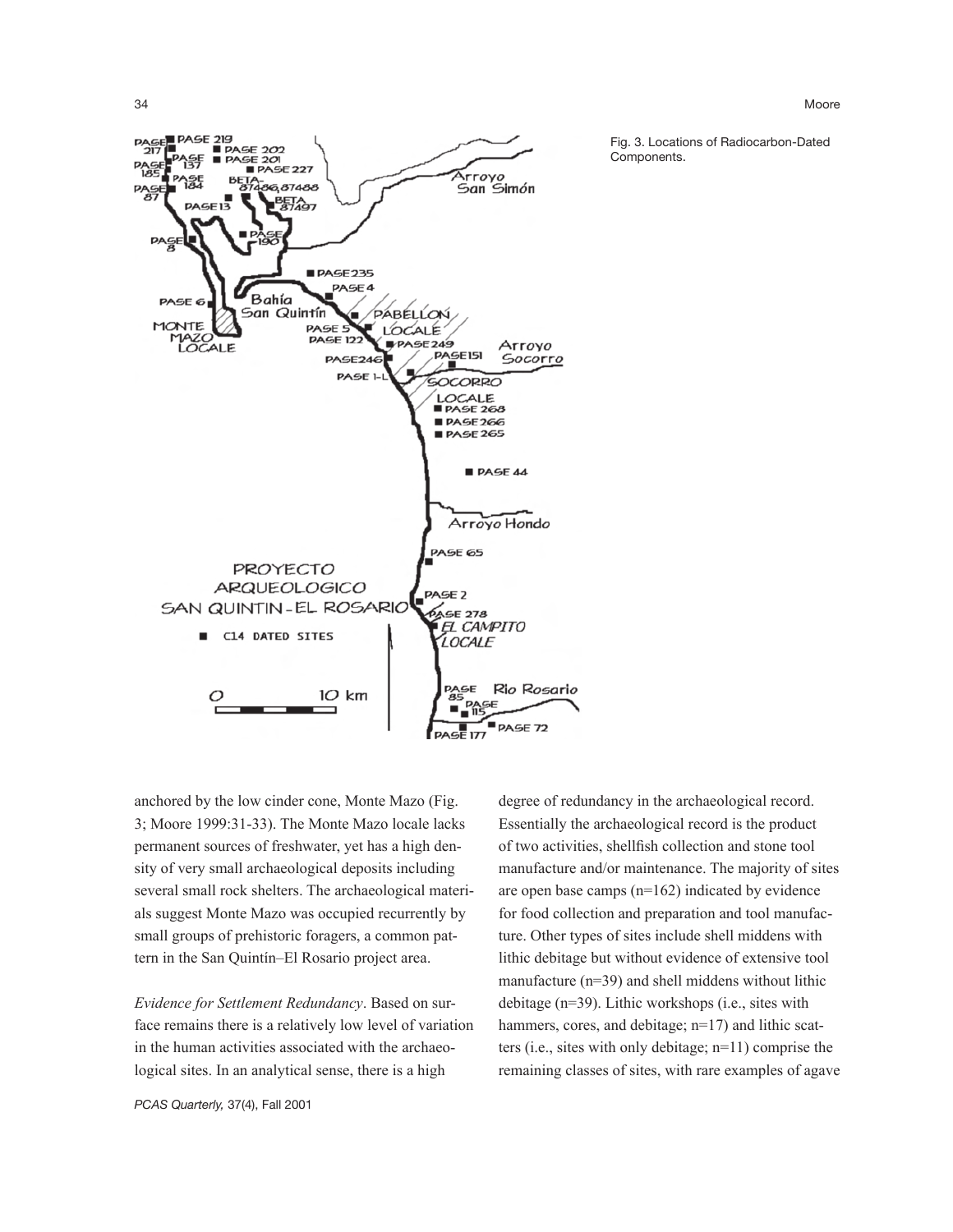processing sites (n=4), isolated artifacts (n=2), and a single rockshelter. The archaeological sites neatly fit Binford's (1980) notions of "base camp" and "locations," and suggest a pattern of residential mobility.

*Evidence for Site Permanence.* Approximately 40% of all sites appear to reflect single occupations, 14 % were multicomponent sites, and the permanence of occupation could not be determined for 46 % of the sites (Table 1). The multicomponent sites were not occupied continuously, but rather were abandoned for undetermined periods. There is no evidence of prehistoric structures or architectural features (e.g., rock rings) that are widely observed from Baja California and Sonora, such as those reported for the Bahía de la Concepción and Bahía de los Angeles regions (Ritter 2000), for San Esteban Island (Bowen 2000), for the Mesa San Carlos region (Christian and Cordy-Collins 1986: 78-79) and other locations along the Pacific coast of the mid-peninsula (Rozaire 1964; Tuohy 1984), or recently discovered on Cedros Island (M. DesLauriers, personal communication). Rather, the PASE settlement data seem analogous to those described by Ritter for the Laguna Guerrero Negro, Laguna Manuela, and Laguna Ojo de Liebre in which a broadly dispersed occupation along the coastal zone where "family and small multi-family groups clustered for short periods of time" (Ritter 2000:17). The lack of well-developed archaeological strata and the

scarcity of non-portable artifacts and features such as large metates, hearths, and storage facilities all suggest relatively short-term occupations within the PASE project area.

*Chronological Evidence*. Based on 59 radiometric dates from archaeological contexts (Fig. 4), Native American occupation of the PASE area began by at least 5300 BC and continued into the historic period (Table 2). A possible gap in the dates at circa 4200–3400 BC may reflect the consequences of the Altithermal, but is just as likely the product of chance radiocarbon sampling. While other regions of western North America exhibit the impacts of Altithermal aridity and other periods of sustained drought including decreased population or abandonment such as that documented for ca. AD 1000-1200 (Euler et al. 1979; Larson and Michaelsen 1990; Larson, Michaelsen, and Walker 1989), similar settlement hiatuses are not indicated for the San Quintín–El Rosario region. Later periods for which drought has been reconstructed are not marked by gaps in the radiocarbon record. For example, six radiocarbon dates fall within the AD 980- 1250 period known as the Medieval Climatic Anomaly which in southern Alta California was associated with drought, decreased terrestrial resource productivity, and high marine resource productivity (Jones et al 1999; Kennett and Kennett 2000; Raab and Larson 1997). In fact, it may be that coastal zones like the

Table 1. Site taxonomy and occupational durations of sites in sample survey.

|                                   | Single Occupation | Multiple Occupation | Undetermined | Total |
|-----------------------------------|-------------------|---------------------|--------------|-------|
| Open Base Camp                    | 52                | 28                  | 82           | 162   |
| Shell midden with lithic debitage | 19                | 8                   | 12           | 39    |
| Shell midden                      | 22                |                     | 15           | 39    |
| Lithic workshop                   | 9                 |                     |              | 17    |
| Lithic scatter                    |                   |                     |              |       |
| Agave processing                  |                   |                     |              |       |
| Isolated artifact                 |                   |                     |              |       |
| Rockshelter                       |                   |                     |              |       |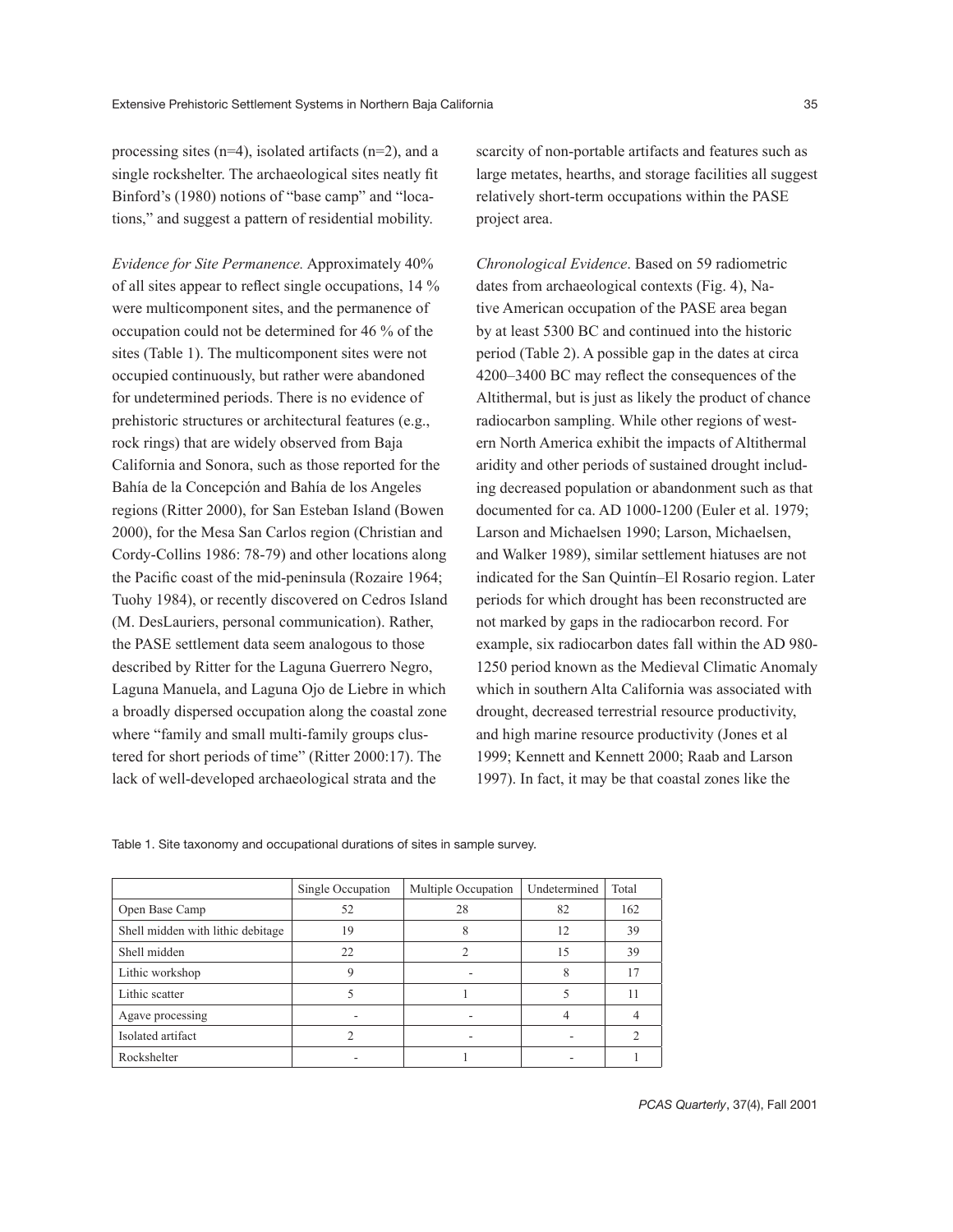

Fig. 4. Histogram of Radiocarbon Dates

PASE project area were more desirable during this period given the availability of marine resources.

*Local Geomorphology and Dated Archaeological Components*. The apparent increase through time in the number of dated components probably reflects local geology, the dynamics of coastline erosion, and our biased selection of radiometric samples from exposed sea cliff profiles, rather than an actual population increase or intensified occupation within the PASE project area. For reasons outlined below, much of the current coastline contains relatively late exposures, with the oldest landforms limited to wave-resistant basalts in the northern part of the project area. Radiocarbon samples collected from sea cliff profiles are biased towards post AD 1000.

With a single exception (i.e., PASE 13), the earliest dated components come from profiles located on steep cliffs of volcanic basalts in the northern project area. Based on field inspections and geological maps of the project area (CETENAL Carta Geológica "Lazaro Cardenas" HIIB64), these basalt cliffs are the eastern remnant of a volcanic cone steeply cut by wave erosion. Four of the oldest dated deposits (PASE 87, 137, 184 and 185) are from virtually identical sites located on the steep volcanic cliffs northeast of San Quintín

*PCAS Quarterly,* 37(4), Fall 2001

Bay. The four sites have radiocarbon dates from the seventh millennium BP (e.g., PASE 137-Sample 1, 6900 ± 100 RCYBP, 5490-5315 BC; PASE 87 at 7.6m,  $6000 \pm 100$  RCYBP, 4555-4345 BC). Given the precarious locations of these earliest sites, I assume that human beings entered the region when the coast was further west prior to 5500 BC. Assuming a rough symmetry for the remnant volcanic cone, a pattern evident for the extant cones in the San Quintín group, the landform probably extended at least 500-1000 m further west than at present. Less resistant, sedimentary conglomerates and dune fields characterize the coast south of San Quintín Bay (e.g. CETENAL 1977, Cartas Geológicas "Lazaro Cardenas" HIIB64, "Venustiano Carranza" HIIB74 and El Rosario HIIB84). This coastline has eroded more rapidly than the basalt cliffs located in the northern project area, removing a swath of coastal terrace that probably was several kilometers wider during the Pleistocene. In their early geological overview of the San Quintín region, Gorsline and Stewart (1962:290) observed that the Santa Maria escarpment was "an old sea-cliff cut at shoreline approximately 10 to 15 meters higher than present" which was associated with a Pleistocene high stand of ca. 130,000-120,000 BP. This sea-cliff can be followed for over 30 km south from San Quintín. Using the old sea-cliff as a baseline, the coast from San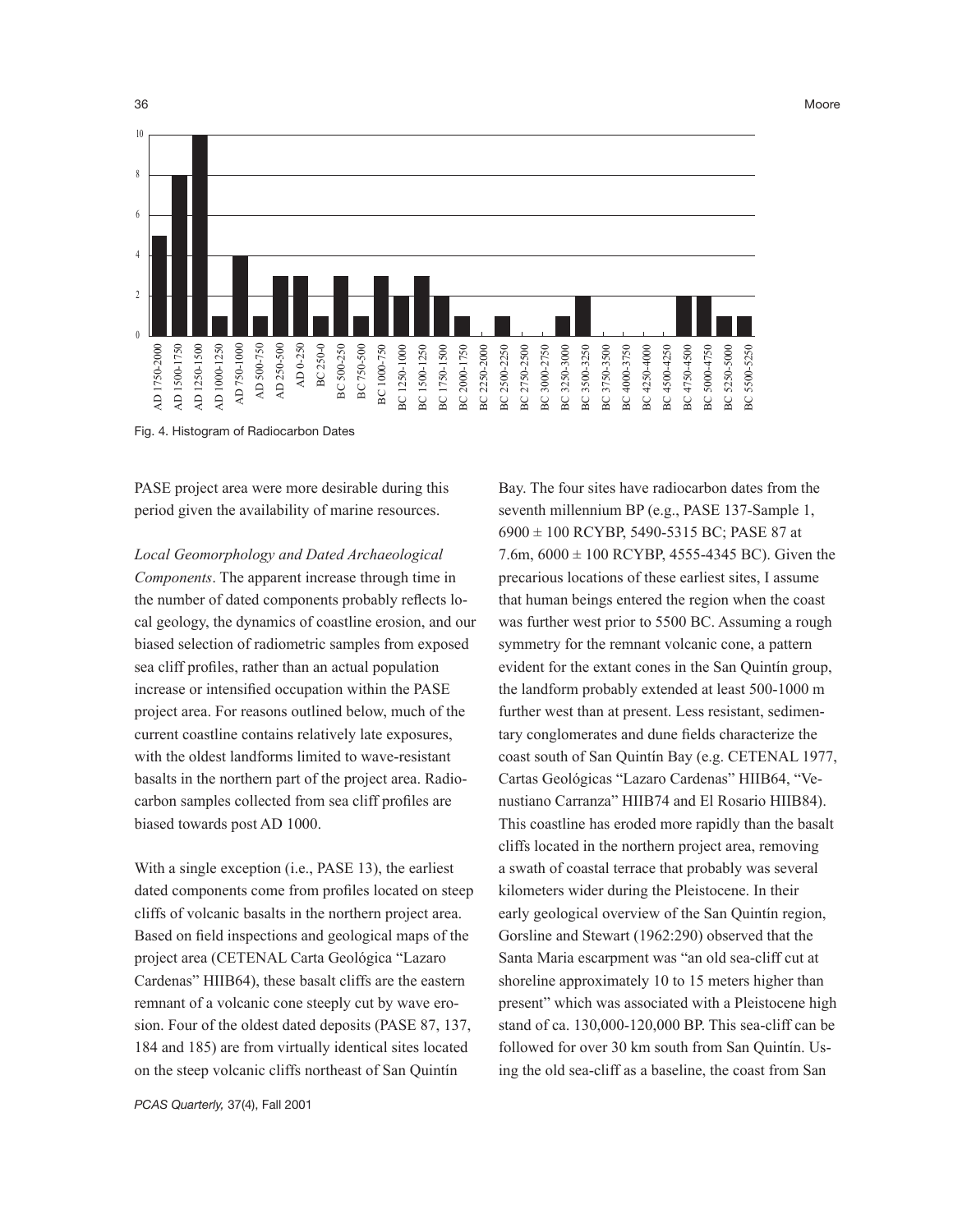| Site                   | Sample No.         | Conventional C14<br>13/12 corrected | Adjusted for reser-<br>voir effect | Calibrated at 1<br>sigma   |
|------------------------|--------------------|-------------------------------------|------------------------------------|----------------------------|
| PASE 1-L               | Socorro Beta 87484 | $3530 \pm 50$                       | $3305 \pm 60$                      | 1270-1100 BC               |
| PASE <sub>2</sub>      | Beta 87468         | $850 \pm 70$                        | $630 \pm 80$                       | AD 1635-1740               |
| PASE <sub>2</sub>      | Beta-123974        | $190 \pm 50$                        | $\overline{a}$                     | AD 1660-1690,<br>1735-1815 |
| PASE 4, lowest stratum | Beta 87485         | $4840 \pm 60$                       | $4620 \pm 70$                      | 2915-2845 BC               |
| PASE 5                 | Beta 87473         | $730 \pm 50$                        | $510 \pm 60$                       | AD 1710-1950               |
| PASE 8, 0-5 cm         | Beta 87471         | modern                              |                                    |                            |
| PASE 8, 85 cm          | Beta 87472         | $3410 \pm 70$                       | $3190 \pm 80$                      | 1135-910 BC                |
| PASE 6, 80-100 cm      | Beta 87475         | $1760 \pm 70$                       | $1540 \pm 80$                      | AD 780-970                 |
| PASE 6, 180-200 cm     | Beta 87476         | $3280 \pm 70$                       | $3060 \pm 80$                      | 975-800 BC                 |
| PASE 6, 200-220 cm     | Beta 87477         | $3300 \pm 70$                       | $3080 \pm 80$                      | 975-800 BC                 |
| PASE 13                | Beta 87470         | $6610 \pm 80$                       | $6390 \pm 90$                      | 4995-4790 BC               |
| PASE 44                | Beta-123970        | $5080 \pm 70$                       | $4860 \pm 80$                      | 3325-3060 BC               |
| PASE 47, 20-30 cm      | Beta 87474         | $2290 \pm 60$                       | $2070 \pm 70$                      | AD 150-475                 |
| PASE 65                | Beta 87469         | $1290 \pm 60$                       | $1070 \pm 70$                      | AD 1220-1430               |
| PASE 72                | Beta 87483         | $3790 \pm 60$                       | $3570 \pm 70$                      | 1575–1415 BC               |
| PASE 87, 1.1 m         | Beta 87478         | $2160 \pm 90$                       | $1940 \pm 100$                     | AD 370-595                 |
| PASE 87, 3.2 m         | Beta 87479         | $2810 \pm 70$                       | $2590 \pm 80$                      | 380-190 BC                 |
| PASE 87, 7.6 m         | Beta 87480         | $6220 \pm 90$                       | $6000 \pm 100$                     | 4555-4345 BC               |
| PASE 85, 60cm          | Beta 87481         | $4480 \pm 50$                       | $4260 \pm 60$                      | 2470-2320 BC               |
| PASE 85, profile 2     | Beta 87482         | $4050 \pm 60$                       | $3830 \pm 70$                      | 1900-1720 BC               |
| <b>PASE 115</b>        | Beta-123968        | $700 \pm 70$                        | $480 \pm 80$                       | AD 1720-1950               |
| <b>PASE 122</b>        | Beta-123960        | $3990 \pm 70$                       | $3770 \pm 80$                      | 1855-1640 BC               |
| <b>PASE 122</b>        | Beta-123961        | $3890 \pm 70$                       | $3670 \pm 80$                      | 1705-1510 BC               |
| <b>PASE 151</b>        | Beta-123963        | $3810 \pm 70$                       | $3590 \pm 80$                      | 1615-1420 BC               |
| <b>PASE 151</b>        | Beta-123964        | $1370 \pm 70$                       | $1150 \pm 80$                      | AD 1200-1315               |
| <b>PASE 151</b>        | Beta-123965        | $710 \pm 50$                        | $490 \pm 60$                       | AD 1740-1950               |
| <b>PASE 137</b>        | Beta-123966        | $7120 \pm 90$                       | $6900 \pm 100$                     | 5490-5315 BC               |
| <b>PASE 137</b>        | Beta-123967        | $2990 \pm 70$                       | $2770 \pm 80$                      | 715-395 BC                 |
| <b>PASE 177</b>        | Beta 123969        | $5130 \pm 70$                       | $4910 \pm 80$                      | 3355-3115 BC               |
| <b>PASE 184</b>        | Beta-123962        | $6080 \pm 80$                       | $5860 \pm 90$                      | 4400-4235 BC               |
| <b>PASE 185</b>        | Beta-123971        | $6400\pm80$                         | $6180 \pm 90$                      | 4765-4545 BC               |
| <b>PASE 185</b>        | Beta-123972        | $6470 \pm 70$                       | $6250 \pm 80$                      | 4825-4665 BC               |
| <b>PASE 185</b>        | Beta-123973        | $1810 \pm 60$                       | $1590 \pm 70$                      | AD 730-895                 |
| <b>PASE 186</b>        | Beta-135798        | $680 \pm 60$                        | $\overline{a}$                     | AD 1410-1485               |
| <b>PASE 186</b>        | Beta-135799        | $1550 \pm 100$                      | $1330 \pm 110$                     | AD 985-1205                |
| <b>PASE 190</b>        | Beta-135800        | $3680 \pm 70$                       | $3460 \pm 80$                      | 1470-1300 BC               |
| <b>PASE 201</b>        | Beta-135801        | $910 \pm 60$                        | $690 \pm 70$                       | AD 1530-1680               |
| <b>PASE 202</b>        | Beta-135802        | $890 \pm 60$                        | $670 \pm 70$                       | AD 1545-1685               |
| <b>PASE 217</b>        | Beta-135803        | $990 \pm 60$                        | $770 \pm 70$                       | AD 1475-1635               |
| <b>PASE 219</b>        | Beta-135804        | $580 \pm 50$                        | ---                                | AD 1310-1365,<br>1380-1415 |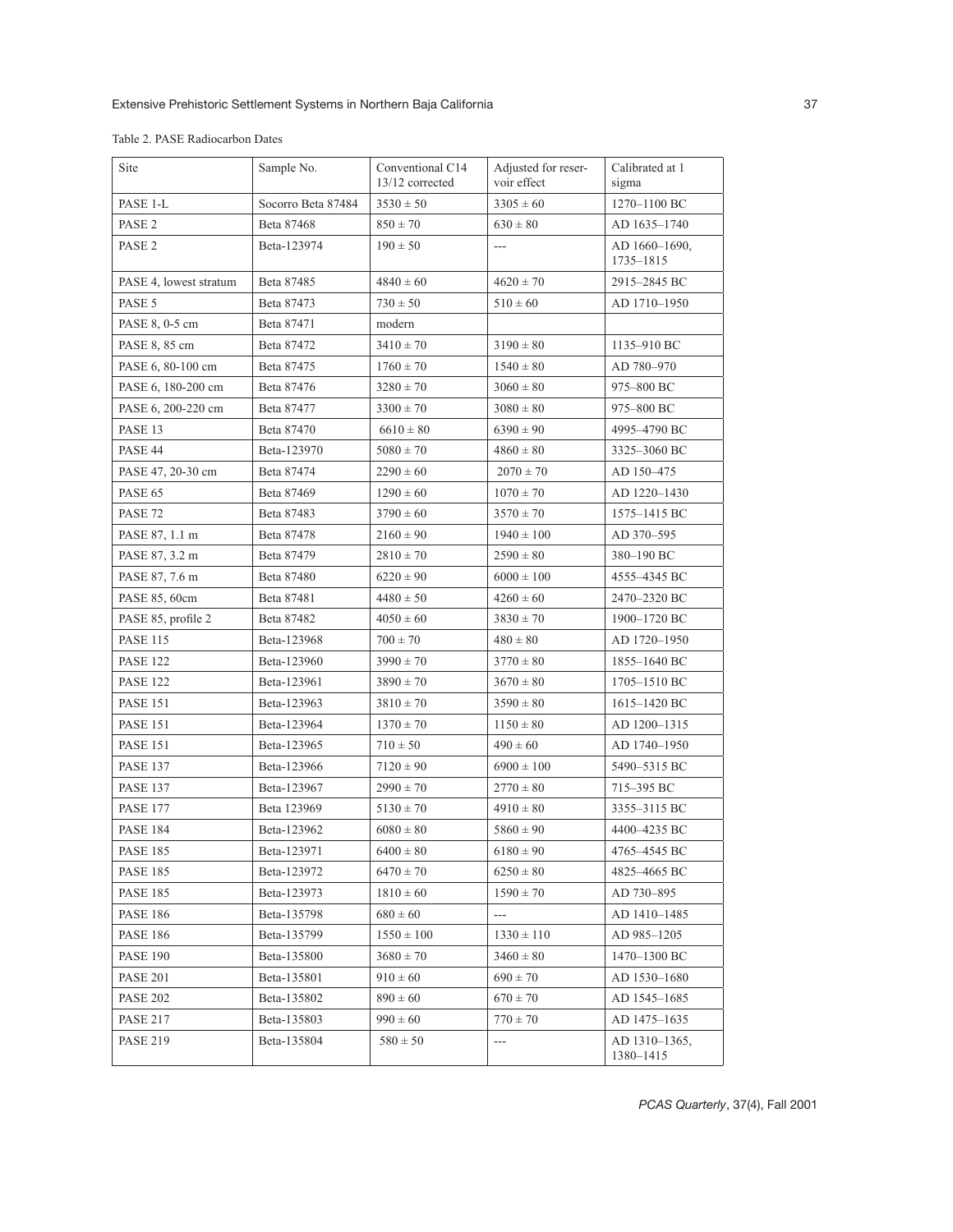| <b>PASE 219</b> | Beta-135805 | $760 \pm 60$     | $540 \pm 70$     | AD 1680-1885.<br>1945-1950 |
|-----------------|-------------|------------------|------------------|----------------------------|
| <b>PASE 219</b> | Beta-135806 | $910 \pm 60$     | $690 \pm 70$     | AD 1480-1715               |
| <b>PASE 219</b> | Beta-135807 | $920 \pm 60$     | $700 \pm 70$     | AD 1525-1675               |
| <b>PASE 219</b> | Beta-135808 | $920 \pm 60$     | $700 \pm 70$     | AD 1525-1675               |
| <b>PASE 227</b> | Beta-135809 | $2530 \pm 60$    | $2310 \pm 70$    | 45-AD 105 BC               |
| <b>PASE 227</b> | Beta-135810 | $3320 \pm 40$    | $3100 \pm 50$    | 975-840 BC                 |
| <b>PASE 235</b> | Beta-135811 | $2350 \pm 60$    | $2130 \pm 70$    | AD 145-330                 |
| <b>PASE 235</b> | Beta-135812 | $2460 \pm 70$    | $2240 \pm 80$    | AD 25-210                  |
| <b>PASE 246</b> | Beta-135813 | $1180 \pm 60$    | $960 \pm 70$     | AD 1330-1445               |
| <b>PASE 246</b> | Beta-135814 | $1290 \pm 60$    | $1070 \pm 70$    | AD 1275-1385               |
| <b>PASE 249</b> | Beta-135815 | $1890 \pm 60$    | $1670 \pm 70$    | AD 665-785                 |
| <b>PASE 249</b> | Beta-135816 | $2710 \pm 60$    | $2490 \pm 70$    | 325-100 BC                 |
| <b>PASE 249</b> | Beta-135817 | $2750 \pm 70$    | $2530 \pm 80$    | 355-145 BC                 |
| <b>PASE 265</b> | Beta-135818 | $2320 \pm 70$    | $2100 \pm 80$    | AD 170-385                 |
| <b>PASE 266</b> | Beta-135819 | $1720 \pm 60$    | $1500 \pm 70$    | AD 815-990                 |
| <b>PASE 268</b> | Beta-135820 | $1370 \pm 70$    | $1150 \pm 80$    | AD 1190-1310               |
| <b>PASE 278</b> | Beta-135821 | $1360 \pm 60$    | $1140 \pm 70$    | AD 1215-1310               |
| <b>PASE 278</b> | Beta-135822 | $1330 \pm 60$    | $1110 \pm 70$    | AD 1170-1405               |
| Bahia Antígua   | Beta-87486  | $33290 \pm 520$  | $33710 \pm 550$  |                            |
| Bahía Antigua   | Beta-87487  | $38470 \pm 1070$ | $38910 \pm 1130$ |                            |
| Bahia Antígua   | Beta-87489  | $39850 \pm 770$  | $40260 \pm 810$  |                            |

Table 2. PASE Radiocarbon Dates (continued)

(Note: all samples were marine shell except BETA-123974 and BETA-135804, which were charcoal. Sample BETA-135798 was subject to an extended count.)

Quintín Bay south to the Rosario Valley is approximately 15 km farther east than the coastline immediately north of San Quintín Bay. This difference in the coastline suggests higher rates of coastal erosion in the southern portions of the PASE project area. This is indicated by the dates of deposits exposed in sea cliff profiles. As stated above, the oldest dated deposits (5500-4000 BC) are perched on resistant basalt cliffs in the northern project area. In contrast, the oldest sea cliff profiles in the unconsolidated sediments and cobble deposits date to circa AD 1000-1800 (Table 3). The resistant rock of the San Quintín volcanic cones and Monte Mazo creates a local eddy that scours the coastline and redeposits sediments to create the vast dune fields of the Pabellon Locale and the sand spit across San Quintín Bay that terminates at Punta Azu-

fre (Fig. 1). This eddy has had a significant impact on the preservation of ancient landforms and archaeological sites.

Another major change in the topography was the relatively late creation of San Quintín Bay, possibly dating to after 5000 BP. The San Quintín volcanic cones forming the protective barrier have "no apparent terraces of wave cut benches" (Gorsline and Stewart 1962:290), suggesting the volcanic cones formed after the Pleistocene high stand of ca. 130,000-120,000 (Moore 1999: 24). The volcanic cones were in place before 38,000-40,000 BP based on three radiometric dates of a fossil deposit called "Bahia Antigua" (33710  $\pm$  550, 38910  $\pm$  1130, 40260  $\pm$  810 RCYBP, adjusted for reservoir effect). The Bahía Antigua deposit may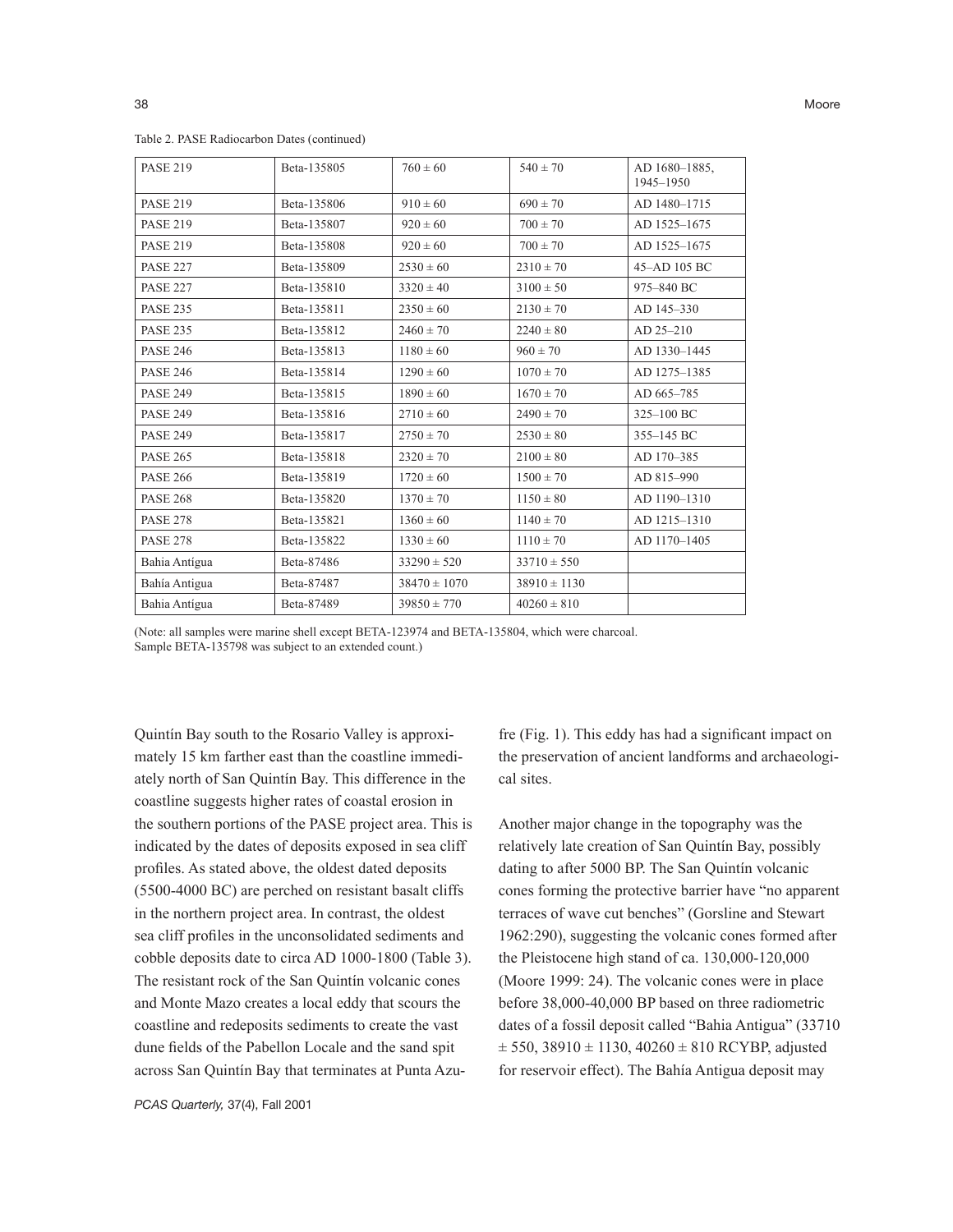| Sites North Of Remnant Volcanic Cone |                             |                                                        |                |                            |  |
|--------------------------------------|-----------------------------|--------------------------------------------------------|----------------|----------------------------|--|
| Site                                 | Sample No.                  | Conventional C14<br>Adjusted for reser-<br>voir effect |                | Calibrated at 1<br>sigma   |  |
| <b>PASE 217</b>                      | Beta-135803                 | $990 \pm 60$<br>$770 \pm 70$                           |                | AD 1475-1635               |  |
| <b>PASE 219</b>                      | Beta-135804                 | $580 \pm 50$                                           | Щ,             | AD 1310-1365,<br>1380-1415 |  |
| <b>PASE 219</b>                      | Beta-135805                 | $760 \pm 60$                                           | $540 \pm 70$   | AD 1680-1885.<br>1945-1950 |  |
| <b>PASE 219</b>                      | Beta-135806                 | $910 \pm 60$                                           | $690 \pm 70$   | AD 1480-1715               |  |
| <b>PASE 219</b>                      | Beta-135807                 | $700 \pm 70$<br>$920 \pm 60$                           |                | AD 1525-1675               |  |
| <b>PASE 219</b>                      | Beta-135808<br>$920 \pm 60$ |                                                        | $700 \pm 70$   | AD 1525-1675               |  |
|                                      |                             |                                                        |                |                            |  |
| Sites On Remnant Volcanic Cone       |                             |                                                        |                |                            |  |
| <b>PASE 137</b>                      | Beta-123966                 | $7120 \pm 90$                                          | $6900 \pm 100$ | 5490-5315 BC               |  |
| <b>PASE 185</b>                      | Beta-123971                 | $6400 \pm 80$                                          | $6180 \pm 90$  | 4765-4545 BC               |  |
| <b>PASE 185</b>                      | Beta-123972                 | $6470 \pm 70$                                          | $6250 \pm 80$  | 4825-4665 BC               |  |
| <b>PASE 184</b>                      | Beta-123962                 | $6080 \pm 80$                                          | $5860 \pm 90$  | 4400-4235 BC               |  |
| PASE 87, 7.6 m                       | Beta 87480                  | $6220 \pm 90$                                          | $6000 \pm 100$ | 4555-4345 BC               |  |
| PASE 87, 3.2 m                       | Beta 87479                  | $2810 \pm 70$                                          | $2590 \pm 80$  | 380-190 BC                 |  |
| PASE 87, 1.1 m                       | Beta 87478                  | $2160 \pm 90$                                          | $1940 \pm 100$ | AD 370-595                 |  |
|                                      |                             |                                                        |                |                            |  |
| Site On Monte Mazo Tombolo           |                             |                                                        |                |                            |  |
| PASE 6, str. VIII                    | Beta 87476                  | $3280 \pm 70$                                          | $3080 \pm 80$  | 975-800 BC                 |  |
| PASE 6, str. II                      | Beta 87475                  | $1760 \pm 70$                                          | $1540 \pm 80$  | AD 780-970                 |  |
|                                      |                             |                                                        |                |                            |  |
| Sites South Of San Quintín Bay       |                             |                                                        |                |                            |  |
| PASE 4, terminal stratum             | Beta 87485                  | $4840 \pm 60$                                          | $4620 \pm 70$  | 2915-2845 BC               |  |
| PASE 5                               | Beta 87473                  | $730 \pm 50$                                           | $510 \pm 60$   | AD 1710-1950               |  |
| <b>PASE 246</b>                      | Beta-135813                 | $1180 \pm 60$                                          | $960 \pm 70$   | AD 1330-1445               |  |
| <b>PASE 246</b>                      | Beta-135814                 | $1290 \pm 60$                                          | $1070 \pm 70$  | AD 1275-1385               |  |
| PASE <sub>2</sub>                    | Beta 87468                  | $850 \pm 70$                                           | $630 \pm 80$   | AD 1635-1740               |  |

Table 3. Dates of Sea Cliff Exposures, PASE Project Area.

(Note: sites are listed from north to south.)

correspond to a mid-Wisconsin high stand (Inman 1983: 8), but as sea levels dropped to their late Pleistocene lowstand at circa 18,000 BP, San Quintín Bay would have drained. San Quintín Bay is extremely shallow, with current depths of 0.9 to 6.8m (Defense Mapping Agency 1988). It is possible that San Quintín Bay did not exist until the Middle Holocene as sea levels rose to within 2 to 4 meters of current levels at circa 5,000-3,000 BP (Inman 1983:9). This rise may

account, in part, for the scarcity of estuarine species in early shell middens. For example, PASE 13 is located 700 m from the western side of San Quintín Bay and produced a radiocarbon date of  $6610 \pm 80$  BP, 4995-4790 BC, yet the shellfish present consists exclusively *Tivela stultorum* and *Mytilus californianus* taken from open coastlines located 5 km or more to the west. There is currently no available body of information for reconstructing of coastal paleoenvironments of the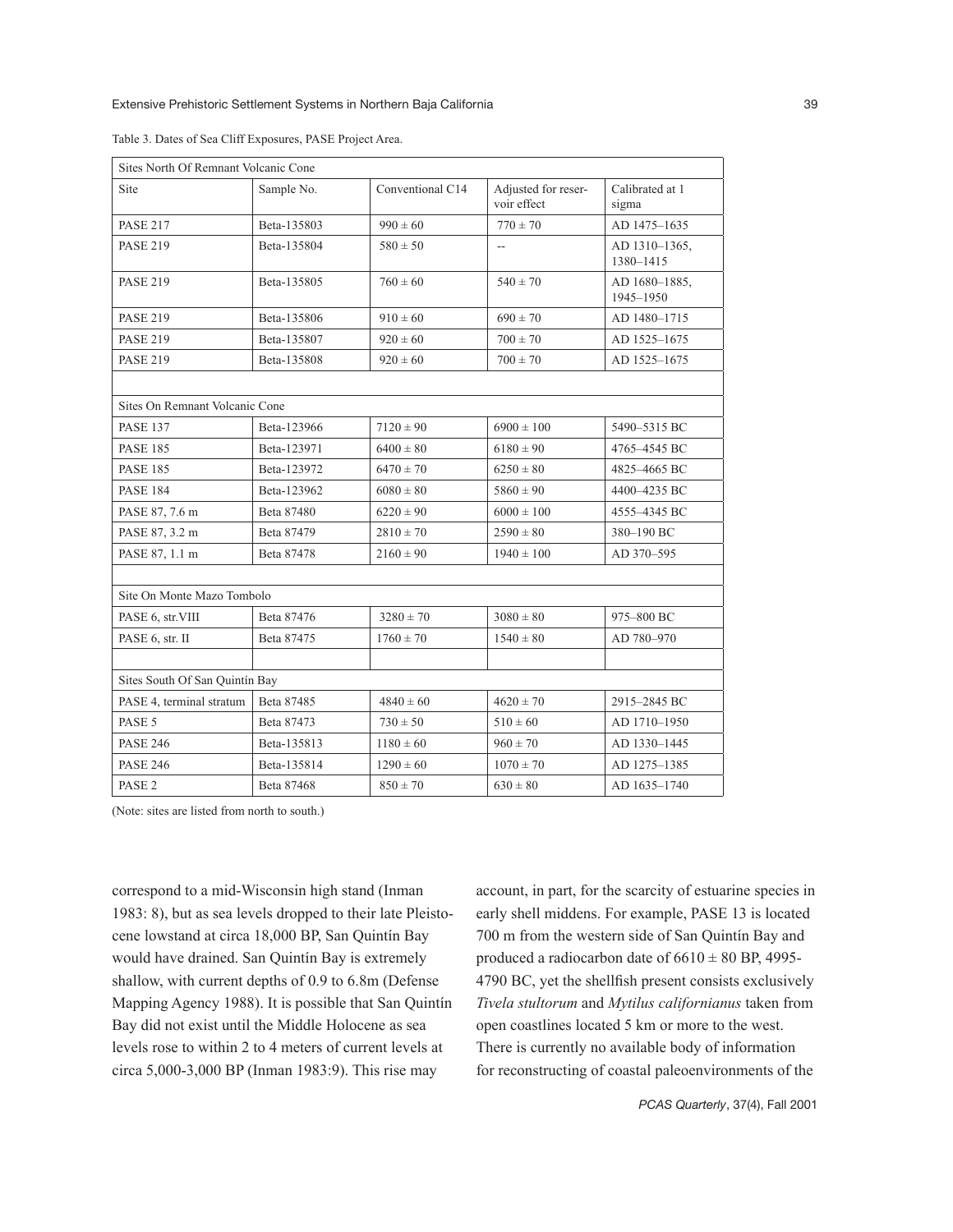San Quintín–El Rosario region, but these preliminary inferences suggest some of the potential impacts that Holocene changes in coastal topography may have had on the archaeology of the PASE project area.

# Settlement Systems in the San Quintín–El Rosario Region: A Partial System

The available evidence suggests the San Quintín–El Rosario region was only one sector in an extensive transhumant adaptation that encompassed the breadth of Baja California (Moore 2000a,b, 2001). As a descriptive model, I propose that from the early Archaic until the late Prehistoric period three conditions were met: (1) human settlement systems reflected residential mobility and the exploitation of resources that was, expanding on Binford's (1980) terms, logistic at the regional level but expedient at the local level; (2) population was maintained well below the maximum density sustainable in the environment; and (3) subsistence strategies incorporated a complex mosaic of environmental zones between the Pacific Ocean and the Sea of Cortez.

Basic to this model is the notion that while native peoples adapted to the coastal zones of Baja California, they did so as "desert foragers" rather than as "maritime hunters and gatherers," at least in the central portion of the peninsula. I suggest that this strategy represents a settlement system developed by social actors in their efforts to adapt to dispersed terrestrial and marine environments, but first I wish to summarize the specific elements of the model.

*Survey data indicate a settlement pattern of brief and episodic occupations*. To reiterate, no evidence of permanent prehistoric settlement has been found in the San Quintín–El Rosario project area. Despite data on 290 sites, no evidence for permanent settlement has been found in the region. Certain sites and locales were occupied repeatedly but none continually.

*Resource collection was regionally logistic but locally expedient*. Prehistoric populations understood the spatial and temporal distribution of resources, but there is little evidence that the resources were transported in any quantity from the locations where they were obtained. Apparently, this strategy was generalized to quite different resources including shellfish, plant foods, and lithic resources. The molluscan assemblages at sites reflect immediately available species. Sites near sandy beaches contain Pismo clams; sites near rocky coasts are dominated by California mussel, limpets, and other rocky coast species. Quiet water species are virtually absent; for example, Chione is present at only 10 of the 275 sites in the sample and is nowhere dominant. At sites located slightly inland and equidistant to sandy beaches and rocky shorelines, the molluscan assemblage is similarly balanced—again reflecting an expedient strategy based on proximity

The acquisition of lithic resources is similarly expedient; materials for scrapers, flake tools and large bifacial tools are made from locally available basalts present as cobbles in sedimentary deposits (Moore and Gasco 2001:26-34). Over 95% of all lithic artifacts observed were made from locally available materials. Imported obsidian is relatively rare; only 13 of 275 sites within the sample contain obsidian debitage (discussed further below). The only tool class that seems to be dominated by non-local materials are the 19 projectile points from 11 sites that were made from very fine-grained basalt (n=7), chert (n=6), quartzite (n=4), and obsidian (n=1). Of the 17 lithic workshops found, nine were "single-event" workshops resulting from the reduction of a single core, while the intensity of use at eight lithic workshops could not be determined. Thus, even where lithic procurement was localized by the availability of sources, the pattern seems to have been expedient rather than intensive and logistically organized.

and ease of collection.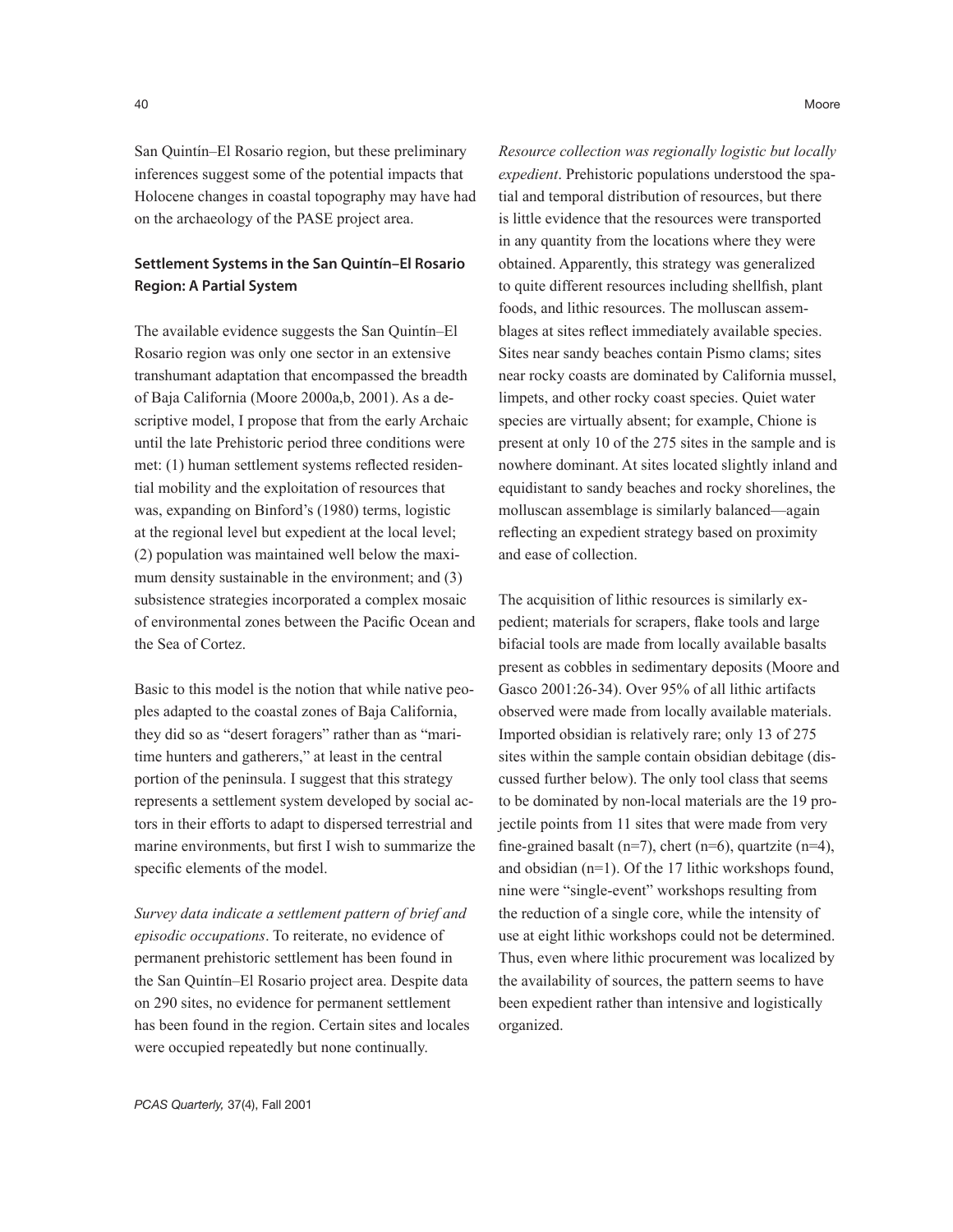A similar pattern is suggested by the evidence for plant food collection, although the data are somewhat less direct since plant remains were not recovered during the survey. Based on ethnohistoric accounts the major plant food was coastal agave, *Agave shawii* (Wagner 1929; Aschmann 1967; del Barco 1988; Gentry 1978; Vizcaino 1992). Indirect evidence for plant collection and processing agave was found at eleven sites including PASE 106, located on a mesa thickly covered with agave. Discovered during a sample transect survey, PASE 106 consists of six circular cobble platforms interpreted as agave roasting platforms based on replicative experiments conducted in 2001 (Fig. 5). The site also has extremely large flake tools interpreted as agave "cleavers," used to cut the thick, thorny leaves of the agave (Fig. 6). These tools apparently were made at the location where the agave was collected, and abandoned there. Three other sites (PASE 145, 285, and 288) have agave "cleavers" and agave roasting platforms, while another seven sites (PASE 139, 141, 142, 143, 176, 180, and 279) have roasting platforms, assorted flake tools and lithic debris, but no obvious "cleavers."

I interpret these patterns of procuring shellfish, lithic materials, and agave as reflecting the same basic strategy. Aware of the basic locations of desired resources, desert collectors occupied those regions and exploited nearby resources expediently. Resources were transported only short distances from where they were obtained. The most readily available resource was selected. Little effort was invested in extractive technology, storage, or curation. There were no efforts at "intensification."

*Population density was maintained well below carrying capacity.* As discussed previously (Moore 1999), human population density was maintained significantly below carrying capacity—at least based on comparisons of estimated protohistoric population (Moore and Norton 1992) and the food available from the local stands of coastal agave. Agave densities in

the project area are extremely high, similar to densities for domesticated agave (Parsons and Parsons 1990). Agave counts tabulated for three one-hectare survey areas indicated densities of 74,500 to 122,400 plants per sq. km, of which a fraction—1100 to 2300 per sq. km—would be suitable for consumption for at a given time, representing a "standing crop" (Moore and Vasquez n.d.). Since the agave grows slowly and it is destroyed when it is collected, the sustainable yield of the plant would be somewhat lower than this. Harvesting pressures can be estimated from observations made by the 18th century Jesuit, Miguel del Barco (1988 [ca. 1770-1780]: 121-125), who made astute notes on agave procurement and preparation, although writing about Cochimí practices south of the San Quintín–El Rosario region. "The agave is not eaten raw," del Barco wrote, "…but only after it is cooked, and all this work, which is only done by the women, is done in the following manner." Del Barco described how women left their ranchería or pueblo in the morning, and after arriving at the stands of agave, each woman went her own way to collect *mescales*. After digging up the plant and trimming the root with a flake tool, del Barco added (1988[ca. 1770-1780]: 123), "then they search for more: and each women returns in the afternoon with 8 or 9 agaves." Del Barco observed that the agaves were roasted for at least twenty-four hours and more frequently two nights and a day, and concluded, "Taken from the roasting pit and allowed to cool, the woman has food for her family for three days, more or less, depending on the number of people in it" (del Barco1988 [ca. 1770-80]: 124). Based on del Barco's observations and assuming that agave was eaten daily, a family's annual consumption equaled approximately 900 plants. Using the lowest estimate of agave yields (1100 per sq. km) and assuming a human population of 700 to 900 individuals (again, reconstructed from mission documents by Moore and Norton [1992]) or roughly 150 to 200 families, it is estimated that there was sufficient agave within the project area to support a human population 500% higher than estimated for AD 1770. Nutritional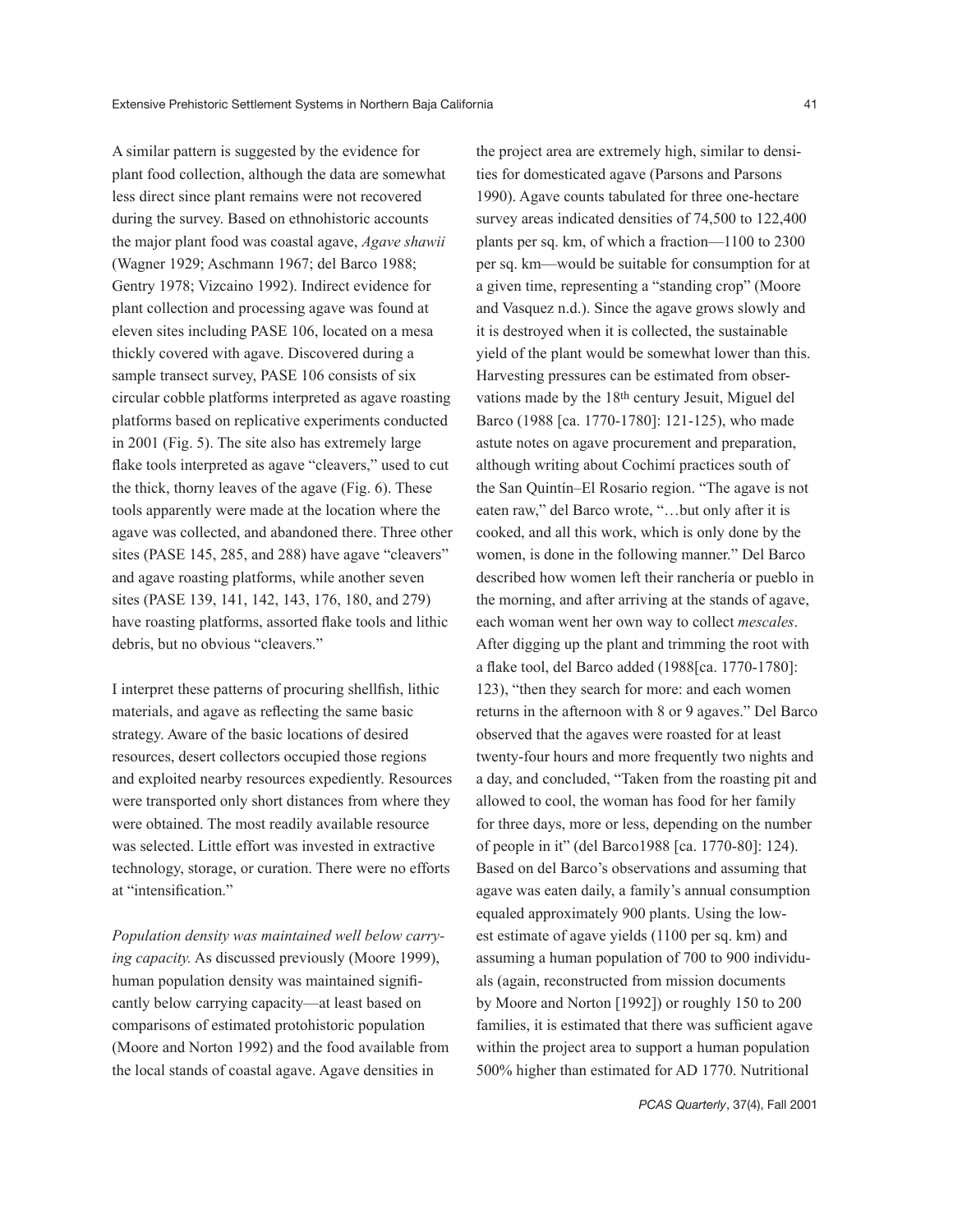

Fig. 5: *Agave shawii* and roasting platform, Mesa Seis Hermanos.



Fig. 6: Agave cleaver.

analysis of cooked samples of *A. shawii* indicates a caloric value of 98.7 kcal/100gm, roughly equivalent to boiled white potatoes (Vickery 1999). Field estimates suggest that the large heads of *A. shawii* weigh range from about 5 to 10 kg, even after they are trimmed of their leaves. Assuming that cooking would reduce weight by 50% because of moisture loss, a single cooked coastal agave would have a minimum of 20,000 to 25,000 calories, sufficient to meet a 2000 daily caloric requirement for something like 10 to 12.5 person-days. While these estimates are very approximate, they are conservative and suggest that prehistoric population was far below carrying capacity of the San Quintín–El Rosario region (cf. Casteel 1979; Moore 1999:37). *A. shawii* is widely distributed in the coastal zone, available year-round, acquired when needed, and processed with tools and facilities made at the location where the plant is collected. The availability and reliability of the plant resource is not increased by intensification, food storage, or major technological investments. In this, coastal agave differs from other plant resources, such as acorns, that are seasonally available, are readily stored, and require specialized tool kits (Moore 1999).

To summarize, I interpret the relatively high density of archaeological sites in the San Quintín–El Rosario region as reflecting repeated, short-term occupations over some seven millennia. This is indicated by the absence of permanent settlements, the expedient pattern of resource collection, and the low population density. If accurate, this pattern can be understood as part of a broader adaptation to the breadth of the Baja California peninsula.

# Transhumant Mobility in Northern Baja California: A Model

As noted above, I suggest that the archaeological data from the San Quintín–El Rosario region reflect only one part of a cross-peninsular transhumant adaptation. Confirmation and/or revision of this model awaits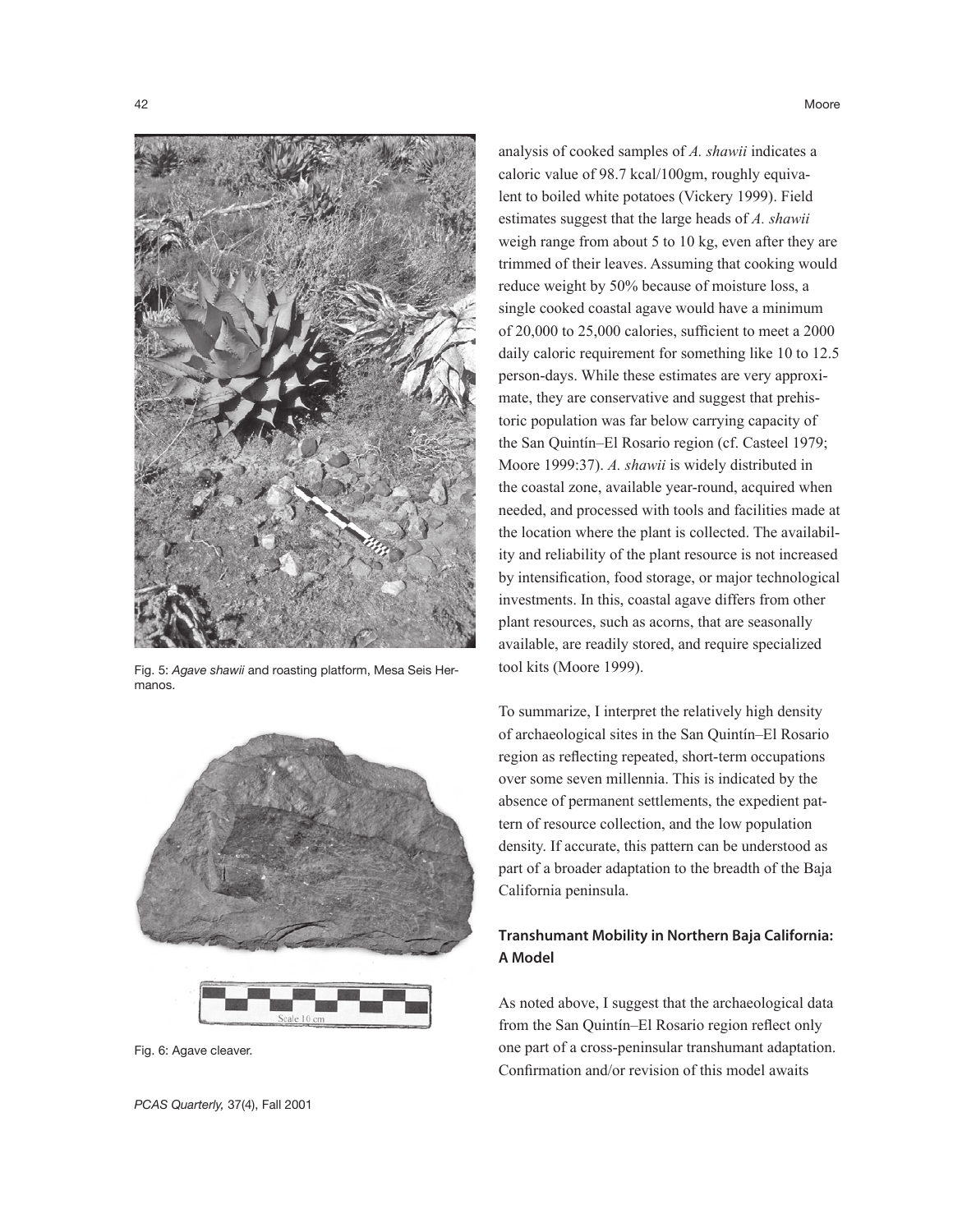additional data from the interior and Gulf of California regions east of the San Quintín–El Rosario project area, data from surveys tentatively slated over the next five years. Until future data are available, it is useful to summarize the current data supporting this model.

(1) *Molluscan assemblages from interior oasis sites suggest that prehistoric populations moved between the Gulf of California and the Pacific Ocean*. For example, PASE 186 is located 38 km from the Pacific Coast and 70 km from the Sea of Cortez on the edge of a an oasis in Arroyo San Juan de Dios, part of the Rosario River drainage system. The site covers an area of approximately 160 m by 60 m and consists of a moderately dense scatter of lithic debris, fire-altered rock and a low density of shell. The molluscan assemblage is predominantly characterized by Pacific coast species, specifically *Mytilus californianus* and *Tivela stultorum*, but there are also rare fragments of *Trachycardium panamense* that is found in the warmer waters of the Gulf of California. Two radiocarbon samples from PASE 186 point to post AD 1000 occupations—AD 985 to 1205 (Beta 135799;  $1550 \pm 100$ ) RYBP) and AD 1410 to 1485 (Beta 135798;  $680 \pm 60$ RYBP)—dates generally corroborated by the presence of a Desert Side-notched point.

Very casual observations at sites in the interior zones may suggest that PASE 186 is not an anomaly. For example, a site, named Las Pintas del Moral for its petroglyph panels, is located on a small oasis approximately 28 km from the Pacific and 85 km from the Gulf of California. Like PASE 186, the site contains a low-density shell midden with predominantly *Mytilus californianus* and a few pieces of *Trachycardium panamense*. No dates are available for Las Pintas del Moral, but surface indications suggest a relatively important site, with 10 metates, 22 manos, obsidian flakes, basalt flakes and cores, and additional lithic debris. Interestingly, the petroglyphs seem to be in the same pecked style documented for the site of Las

Pintas some 70 km further south (Garvin 1978) and at Mesa San Carlos (Christian and Cordy-Collins 1986). Another site at El Rincon is associated with a small, blue palm oasis in the central portion of the peninsula, 50 km from the Pacific Ocean and 64 km from the Gulf of California. The site contains a low-density shell deposit in which *Trachycardium* sp. is more common than the rare fragments of *M. californianus* and extremely small *T. stultorum*. The site at El Rincón is relatively small (approximately 100 m by 50 m) with metates, manos, and lithic debris of fine grain black basalt and abundant obsidian flakes from an undetermined source.

The varying proportions of Pacific coast and Gulf of California mollusks at these interior sites probably reflect the movement of people across the peninsula. It is conceivable that this pattern reflects trade and exchange, but that seems less probable given the other evidence for high mobility.

(2) *Obsidian in the San Quintín–El Rosario region originated from sources along the Gulf of California and may indicate cross-peninsular migrations.* As mentioned above, only 15 of the 275 sites recorded in the San Quintín–El Rosario probabilistic survey have obsidian flakes or small cores (PASE 13, 19, 26, 29, 102, 138, 151, 161, 206, 241, 249, 268, and 282); two other sites located outside the sample (PASE 185 and 186) also have obsidian. This obsidian comes from three sources located between San Felipe and Arroyo Matomí, and also from a fourth source whose location is undetermined (Table 4). In 1998 and 1999 24 obsidian samples were analyzed by Dr. M. Steven Shackley (1998a, 1998b) using the energy dispersive xray fluorescence (edxrf) analysis. The export of these samples was authorized by the Coordinación Nacional de Asuntos Jurídicos, Instituto Nacional de Antropología e Historia.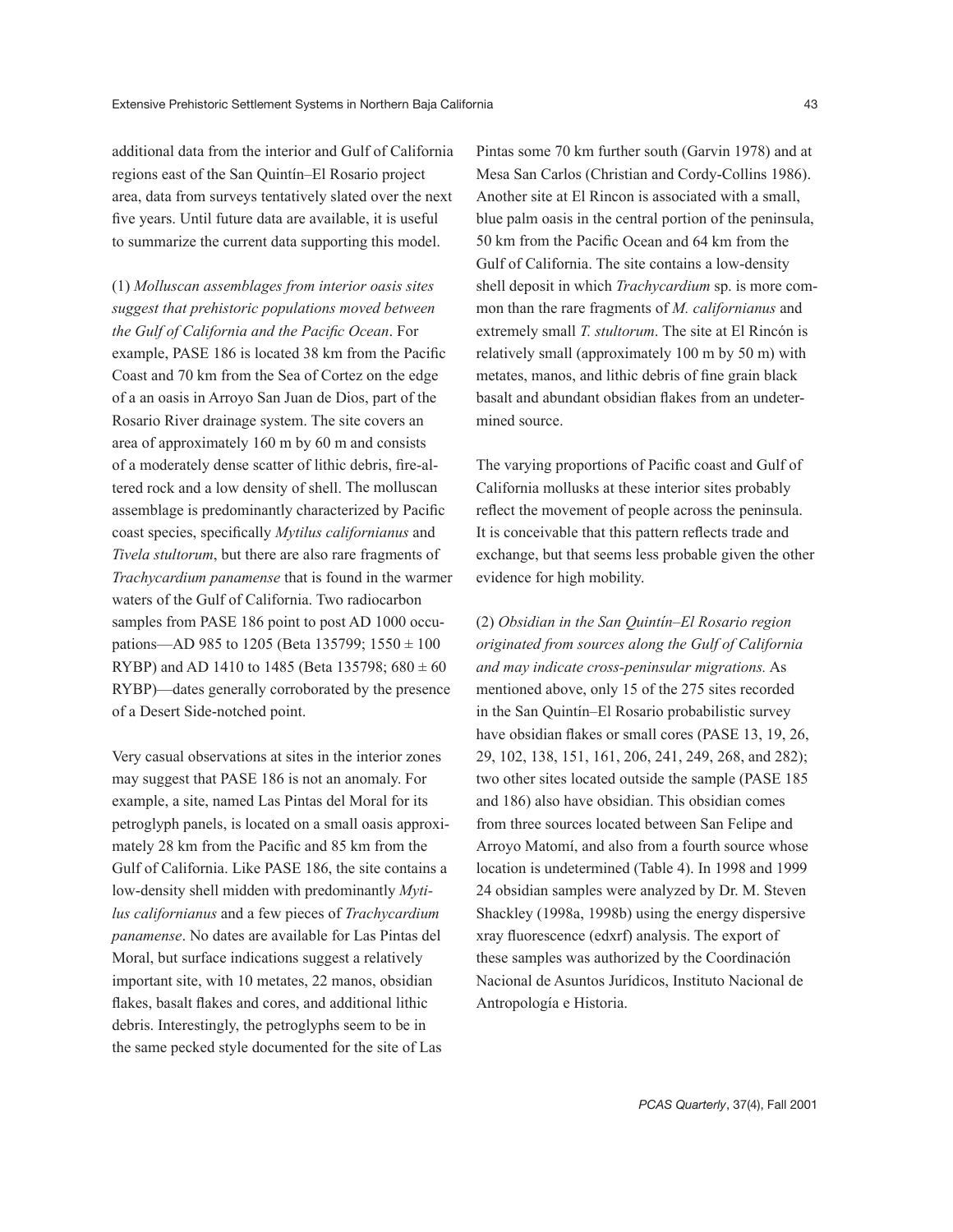#### Table 4. XRF analysis and obsidian sources.

| Site            | Sample     | Rb  | <b>Sr</b> | Y  | Zr  | Nb | Source           |
|-----------------|------------|-----|-----------|----|-----|----|------------------|
| <b>PASE 102</b> | $102 - 1$  | 138 | 61        | 33 | 215 | 14 | Puerto el Parral |
| <b>PASE 138</b> | $138 - 1$  | 135 | 57        | 35 | 210 | 13 | Puerto el Parral |
| <b>PASE 151</b> | $151 - 1$  | 134 | 59        | 38 | 205 | 10 | Puerto el Parral |
| <b>PASE 151</b> | $151 - 2$  | 111 | 37        | 32 | 136 | 11 | Arroyo Matomí    |
| <b>PASE 151</b> | $151-3$    | 156 | 65        | 34 | 222 | 17 | Puerto el Parral |
| <b>PASE 151</b> | $151 - 4$  | 136 | 59        | 38 | 216 | 12 | Puerto el Parral |
| <b>PASE 151</b> | $151 - 5$  | 162 | 71        | 40 | 241 | 14 | Puerto el Parral |
| <b>PASE 151</b> | $151-6$    | 138 | 62        | 33 | 209 | 10 | Puerto el Parral |
| <b>PASE 151</b> | $151 - 7$  | 142 | 65        | 37 | 222 | 17 | Puerto el Parral |
| <b>PASE 151</b> | $151 - 8$  | 142 | 61        | 36 | 215 | 12 | Puerto el Parral |
| <b>PASE 151</b> | 151-9      | 127 | 61        | 33 | 200 | 11 | Puerto el Parral |
| <b>PASE 151</b> | $151 - 10$ | 161 | 73        | 40 | 233 | 13 | Puerto el Parral |
| <b>PASE 161</b> | $161 - 1$  | 149 | 69        | 35 | 223 | 12 | Puerto el Parral |
| <b>PASE 185</b> | $185 - 1$  | 88  | 117       | 53 | 413 | 15 | Unknown          |
| <b>PASE 186</b> | 186-1      | 133 | 64        | 36 | 212 | 14 | Puerto el Parral |
| <b>PASE 186</b> | 186-2      | 141 | 67        | 36 | 219 | 15 | Puerto el Parral |
| <b>PASE 186</b> | 186-3      | 134 | 65        | 37 | 213 | 14 | Puerto el Parral |
| <b>PASE 206</b> | $206-1$    | 157 | 42        | 37 | 123 | 9  | San Felipe?      |
| <b>PASE 241</b> | $241 - 1$  | 135 | 64        | 35 | 215 | 15 | Puerto el Parral |
| <b>PASE 249</b> | $249-1$    | 127 | 60        | 34 | 205 | 14 | Puerto el Parral |
| <b>PASE 249</b> | 249-2      | 135 | 63        | 35 | 216 | 15 | Puerto el Parral |
| <b>PASE 249</b> | 249-3      | 121 | 58        | 31 | 192 | 14 | Puerto el Parral |
| <b>PASE 268</b> | $268 - 1$  | 101 | 38        | 32 | 140 | 9  | San Felipe       |
| <b>PASE 282</b> | $282 - 1$  | 108 | 40        | 33 | 142 | 10 | San Felipe       |

(Note: data in bold are from sites with C14 dates; see Table 5.)

A sample from PASE 151 came from a source in Arroyo Matomí located due east of the project area and near the Gulf of California. Another sample recovered from PASE 185, comes from an unidentified sample 'Unknown Source B.' Three samples, from PASE 268, PASE 282 and possibly the one from PASE 206, appear to derive from a source located near San Felipe. The remaining 19 samples from PASE 102, PASE 138, PASE 161, PASE 151 (n=9), PASE 186, PASE 241 and PASE 249 (n=3) all come from a source that was originally dubbed 'Unknown Source A' but has now been identified as the 'Puerto El Parral' source located approximately 100 km east of the San

Quintín–El Rosario project area. Located in the Sierra Santa Isabel, the obsidian source is an eroded surface deposit consisting of relatively small nodules averaging 5-7 cm in maximum length. There is no evidence of trenching like that described by Shackley, Hyland, and Gutiérrez (1996) for the Valle del Azufre source located in Baja California Sur. The small nodule size may account for the relative scarcity of obsidian in the San Quintín–El Rosario project area; perhaps this obsidian was preferred only after the introduction of the bow and the development of smaller, arrow points. Yet, the Puerto El Parral obsidian is found at sites with pre-AD 1000 radiocarbon dates such as PASE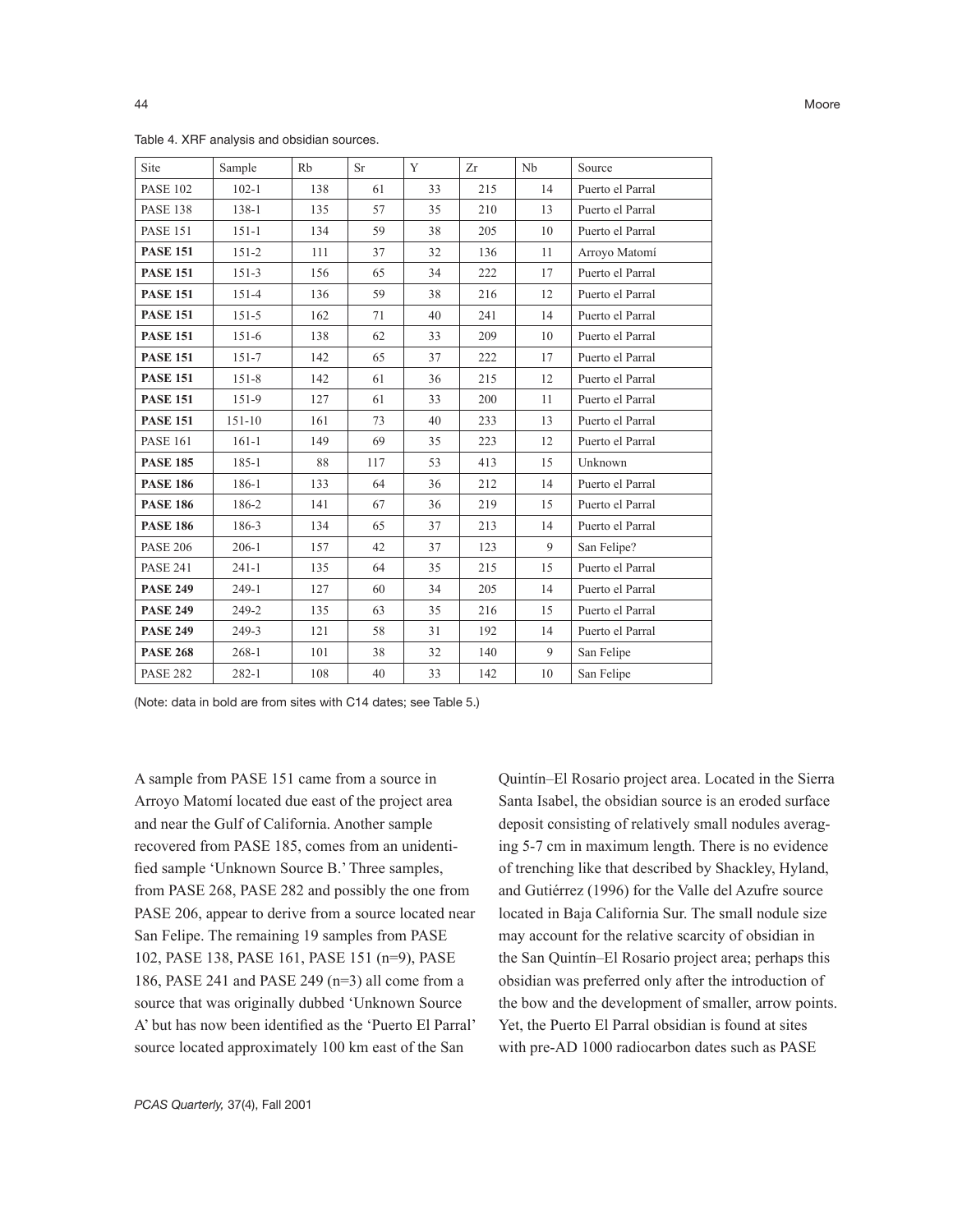151 and PASE 249, although the association between C14 samples and the obsidian is uncertain. Even more provocative, perhaps, is the presence of obsidian at PASE 13, which dates to ca. 4995-4790 BC. While the PASE 13 obsidian has not be subjected to edxrf analysis, given the geology of the peninsula it is quite likely that it comes from sources along the Gulf of California, and is certainly non-local. It is conceivable that the obsidian was obtained through some form of exchange networks, but I think it was more likely acquired during seasonal movements between the Gulf, the interior and Pacific coast zones. If the obsidian and C14 date are truly associated at PASE 13, which is far from certain, this might suggest that the extensive, cross-peninsular settlement system was established by the Middle Holocene and endured. Clearly, additional data are required to verify this hypothesis.

## Conclusion

I have summarized some of the basic results of an archaeological survey in the San Quintín–El Rosario region of the Pacific coast of Baja California. The data suggest a settlement pattern characterized by a high density of short-term occupations, many located away from permanent sources of fresh water and none exhibiting evidence for sustained residence. It is possible that this settlement pattern was in place by circa 5000-4500 BC. There is no evidence of major abandonments of the region until the historic period. Resource procurement seems based on a regionally logistic but locally expedient strategy, a strategy applied

analogously to shellfish, lithic resources, and coastal agave. Population was significantly below carrying capacity. Finally, the settlement pattern in the PASE project area points to a settlement system that encompassed other areas of the Baja California peninsula. Rather than exclusively focused on the coastal zone, prehistoric foragers apparently utilized the breadth of the peninsula, a pattern roughly analogous to the seasonal movements suggested for the Kiliwa (Mixco 1983:4-5), Tipai (Hohenthal 2001: 73-76. 148-150), and Paipai (Hicks 1963:201-212).

Without significant levels of archaeological investigations along the Gulf of California and the interior sierra of the peninsula, it is impossible to characterize this larger settlement system. Obviously, additional archaeological data are required from the PASE project area and adjacent regions. Further survey is necessary to corroborate or revise the transhumant settlement pattern outlined above. Excavated data are essential to explore issues of subsistence and settlement with greater chronological and quantitative controls. There is much work to be done.

Nonetheless, it is clear that archaeological data from Baja California can contribute to broader discussions regarding prehistoric adaptations to coastal environments (Bailey and Parkington 1988; Kelly 1995; Koyama and Thomas 1981; Yesner 1980, 1987). If the above transhumant model is correct, the PASE project data suggest an "extensive" settlement system rather than a coastal adaptation based on "intensifica-

| Site            | <b>Obsidian Sources</b>         | (calibrated, one sigma)             |
|-----------------|---------------------------------|-------------------------------------|
| PASE 13         | unanalyzed                      | 4995-4790 BC                        |
| <b>PASE 151</b> | Puerto El Parral, Arroyo Matomí | 1615-1420 BC, AD 1740-1950          |
| <b>PASE 185</b> | unknown source                  | 4825-4665 BC, 4765-4545, AD 730-895 |
| <b>PASE 186</b> | Puerto El Parral                | AD 985-1205, AD 730-895             |
| <b>PASE 249</b> | Puerto El Parral                | 355-145 BC, 325-100, AD 665-785     |
| <b>PASE 268</b> | San Felipe                      | AD 1190-1310                        |

Table 5. Radiocarbon dates for PASE sites with obsidian.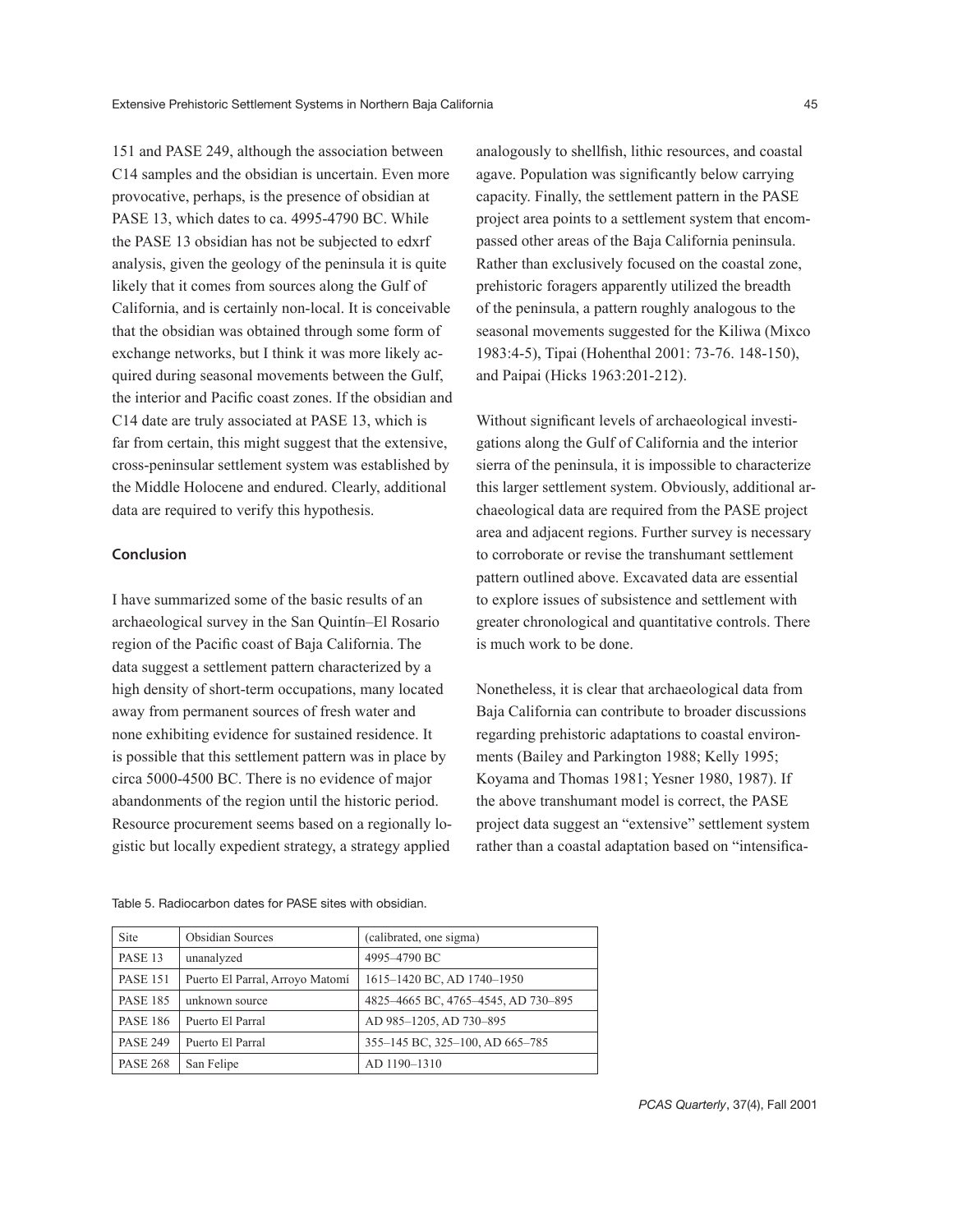tion" that is reasonably well-documented for much of coastal Alta California. For example, Erlandson (1997:10) writes:

While many of California's coastal populations seem to have relied heavily on shellfish and plant foods during the Early Holocene, the intensity of marine fishing, sea and land mammal hunting, and plant food collecting all appear to have increased during the Middle and Late Holocene. Within this general pattern, however, there is a tremendous amount of detail—and probably variation on the local and regional levels—that remains to be sorted out. In years to come, some of the major tasks faced by California's coastal archaeologists will be to flesh out such generalities, to identify variations or exceptions in the archaeological record of coastal subsistence, and to explore the relationships between environmental variation, human population levels, developments in maritime (and other) technologies, and societal organization.

Despite its preliminary status, archaeological evidence from the PASE project area and other regions of Baja California contributes to this research agenda (Fujita 1995; Laylander 1992; Ritter 1979, 1985, 1995, 2002; Ritter et al. 1994). At a very fundamental level, the data discussed above pose an important research question: Why did intensification occur in some portions of coastal California, but apparently not in others, including parts of Baja California where adaptations were extensive? In turn this suggests the importance of understanding coastal adaptations within broader patterns of human action—the resolution of "behavioral and environmental dilemmas" to recall Jarvenpa and Brumbach's phrase (1988:601). Based on current data from the PASE project area, some of the relevant dilemmas include the spatio-temporal occurrence of seasonal and ephemeral water sources, the limits to intensification posed by plant and animal food resources, and social dynamics associated with a low-density and dispersed human population. Future research in Baja California will further understanding of these and other theoretical issues regarding hunter-gatherer adaptations in coastal environments.

#### Acknowledgments

The Proyecto Arqueológico San Quintín–El Rosario was funded by the National Science Foundation, the Wenner-Gren Foundation for Anthropological Research, the Sally Casanova Memorial Grants for Research, Scholarship and Creative Activities, California State University Dominguez Hills, and the Department of Anthropology, CSUDH. The archaeological research was authorized by the Instituto Nacional de Antropología e Historia, and I wish to thank Arqlga. Julia Bendímez Patterson, Directora, Centro INAH, Baja California, for her continuous support and interest in the research. I also wish to thank members of the CSUDH survey teams particularly M. Norton, G. Evins, P. Kehoe, A.Gomez, S. Vickery, H. Trupp, J. Hrzina, B. Cooney, A. Noah, J. Moya, K. Adams, and A. Maier. I also wish to thank Dr. Janine Gasco, who served as co-director on the 1995 season and has contributed to this research in myriad ways.

#### References Cited

Aplin, H.

1947 Pismo clams of San Quintín, Lower California. *California Fish and Game* 33:31-33.

Arnold, Jeanne

- 1987 Craft Specialization in the Prehistoric Channel Islands, California. *University of California Publications in Anthropology*, Vol. 18. University of California, Berkeley.
- 1990 Lithic Resource Control and Exchange in the Santa Barbara Channel Region. *Journal of California and Great Basin Anthropology* 12:158-172.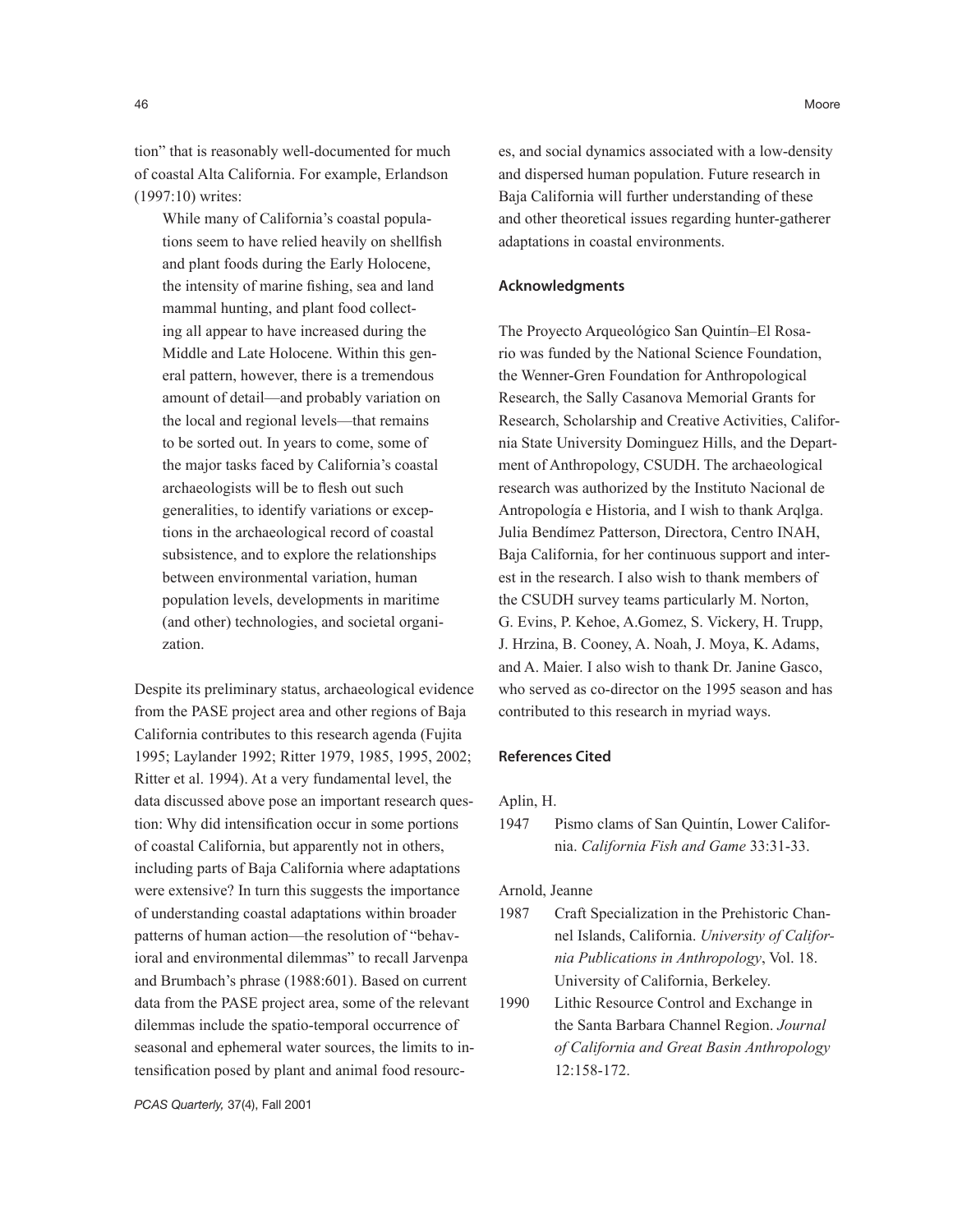- 1992a Complex Hunter-Gatherer-Fishers of Prehistoric California: Chiefs, Specialists, and Maritime Adaptations of the Channel Islands. *American Antiquity* 57:60-84.
- 1992b Cultural Disruption and the Political Economy in Channel Islands Prehistory. In, *Essays in the Prehistory of Maritime California*, edited by Terry Jones, pp. 129-144. Center for Archaeological Research at Davis, Publication No. 10. University of California, Davis.
- 1995 Transportation Innovation and Social Complexity among Maritime Hunter-Gatherer Societies. *American Anthropologist* 97 (4):733-747.

Aschmann, Homer

1967 *The Central Desert of Baja California: Demography and Ecology*. Mannessier Publishing Company, Riverside.

Bailey, Geoff, and John Parkington

1988 The Archaeology of Prehistoric Coastlines: an Introduction. In, *The Archaeology of Prehistoric Coastlines*, edited by Geoff Bailey and John. Parkington, pp. 1 - 10. Cambridge University Press, Cambridge.

## Barco, Miguel del

1988 [ca. 1770-80] *Historia Natural y Crónica de la Antigua California*. Universidad Nacional Autónoma de México, México.

#### Beaton, John

1991 Extensification and Intensification in Central California Prehistory. *Antiquity* 65:946-952.

## Binford, Lewis

1980 Willow Smoke and Dogs' Tails: Hunter-Gatherer Settlement Systems and Site Formation Processes. *American Antiquity* 45:4-27.

Bowen, Thomas

2000 *Unknown Island: Seri Indians, Europeans, and San Esteban Island in the Gulf of California*. University of New Mexico Press, Albuquerque.

## Casteel, Richard

1979 Human Populaton Estimates for Hunting and Gathering Groups Based Upon Net Primary Production Data: Examples from the Central Desert of Baja California. *Journal of Anthropological Research* 35(1):85-92.

Christenson, Lynne E.

1992 The Late Prehistoric Yuman Settlement and Subsistence System: Coastal Adaptations. In, *Essays on the Prehistory of Maritime California*, edited by Terry. Jones, pp. 217-230. Center for Archaeological Research, Publication No. 10, University of California, Davis.

Christian, Charles, and Alana Cordy-Collins

1986 Aboriginal Occupation of a West Coast Rock Art Site in Baja California. *Rock Art Papers*, Vol. 3:75-90. San Diego: Museum of Man.

## Colten, Roger

1989 Prehistoric Shellfish Exploitation around the Goleta Lagoon, California. *Journal of California and Great Basin Anthropology* 11 (2): 203-214.

## Defense Mapping Agency

1988 Mexico:West Coast, Punta Colnett to San José, Soundings in Meters. 1: 300,000 Scale. Defense Mapping Hydrographic/Topgraphic Center, Washington, D.C.

#### Erlandson, Jon

1985 Early Holocene Settlement and Subsistence in Relation to Coastal Paleogeogrpahy: Evidence from CA-SBa-1807. *Journal of*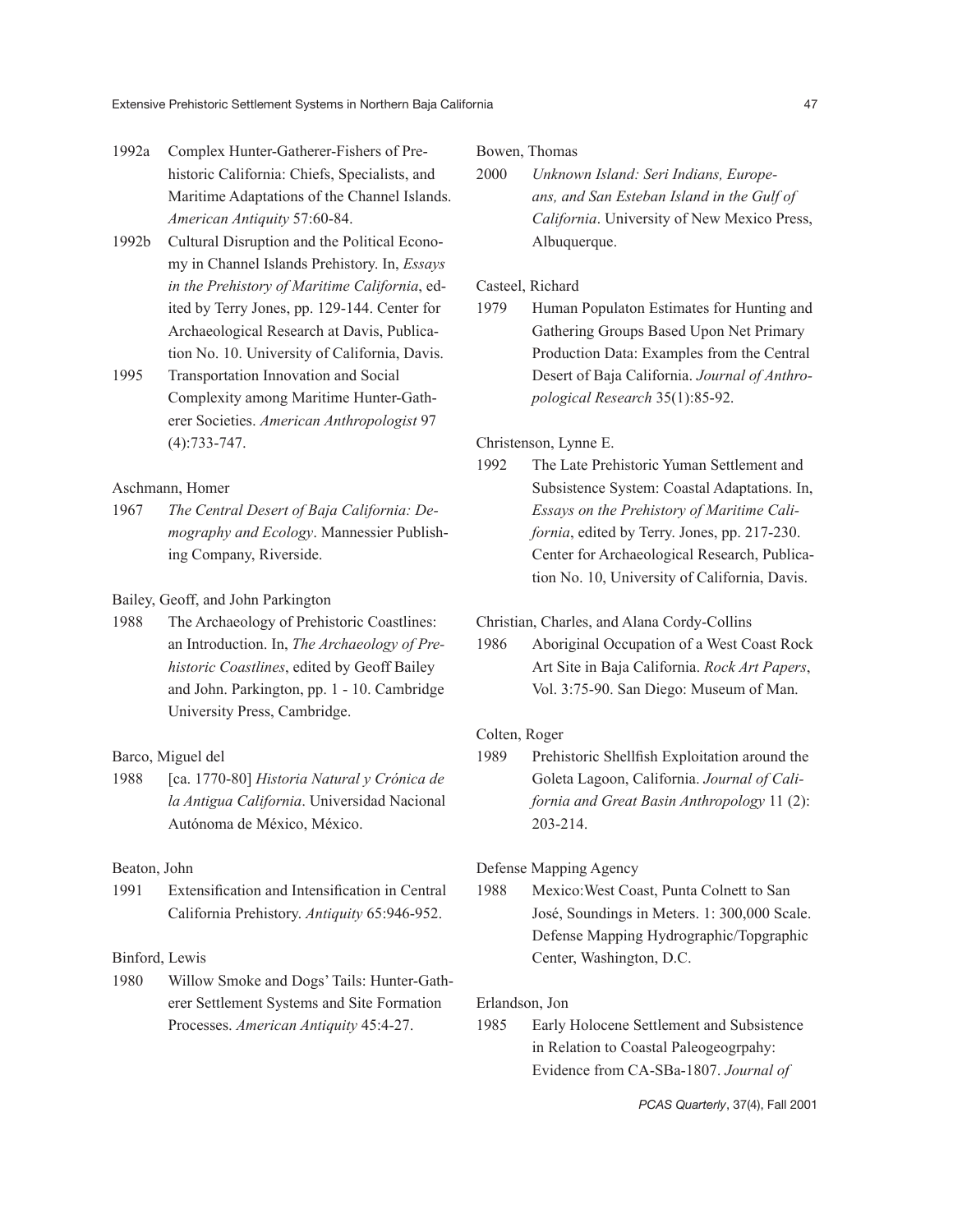*California and Great Basin Anthropology* 7:103-108.

- 1988 The Role of Shellfish in Prehistoric Economies: A Protein Perspective. *American Antiquity* 53-102-109.
- 1994 *Early Hunter-Gatherers of the California Coast*. Plenum Press, New York.

1997 The Middle Holocene along the California Coast. In, *Archaeology of the California Coast During the Middle Holocene*, edited by Jon Erlandson and Michael Glassow, pp. 1-10. Perspectives in California Archaeology, volume 4, Institute of Archaeology, University of California, Los Angeles.

## Erlandson, Jon, and Roger Colten, editors

1991 *Hunter-Gatherers of Early Holocene Coastal California*. Perspectives in California Archaeology 1, Institue of Archaeology, University of California, Los Angeles.

## Erlandson, Jon, and Michael Glassow, editors

- 1997 *Archaeology of the California Coast During the Middle Holocene*. Perspectives in California Archaeology 4, Institute of Archaeology, University of California, Los Angeles.
- Euler, Robert, George Gummerman, T. Karlstrom, Jeffrey Dean, and R. Hevly
- 1979 The Colorado Plateaus: Cultural Dynamics and Paleoenvironment. *Science* 205:1089- 1101.

#### Flannery, Kent

1976 Evolution of Complex Settlement Systems. In, *The Early Mesoamerican Village*, edited by K. Flannery, pp.162-173. Academic Press, New York.

# Fujita, Harumi

1995 Prehistoric Coastal Adaptations in the Cape Region, Baja California Sur. *Pacific Coast Archaeological Society Quarterly* 31  $(1&2):4-19.$ 

## Garvin, Gloria

1978 Las Pintas Petroglyphs. In, *Seven Rock Art Sites in Baja California*, edited by Clement Meighan and V. Pontoni, pp. 19-50. Ballena Press, Socorro, New Mexico.

#### Gasco, Janine

1996 The Archaeology of Cochimí-Dominican Contact on the Baja California Frontier. Paper presented at the Society for American Archaeology, New Orleans, LA.

## Gentry, Howard

1978 The Agaves of Baja California. *California Academy of Sciences, Occasional Paper No. 130*. San Francisco.

## Glassow, Michael

- 1980 Recent developments in the archaeology of the Channel Islands. In, *The California Islands: Proceedings of A Multidisciplinary Symposium*, edited by D. Powers, pp. 79-99. Santa Barbara Museum of Natural History, Santa Barbara.
- 1996 *Purismeño Chumash Prehistory:Martime Adaptations Along the Southern California Coast*. Harcourt Brace College Publishers, Fort Worth.
- 1997 Research Issues of Importance to Coastal California Archaeology of the Middle Holocene. In, *Archaeology of the California Coast During the Middle Holocene*, edited by J. Erlandson and M. Glassow, pp. 151-161. Perspectives in California Archaeology, volume 4, Institute of Archaeology, University of California, Los Angeles.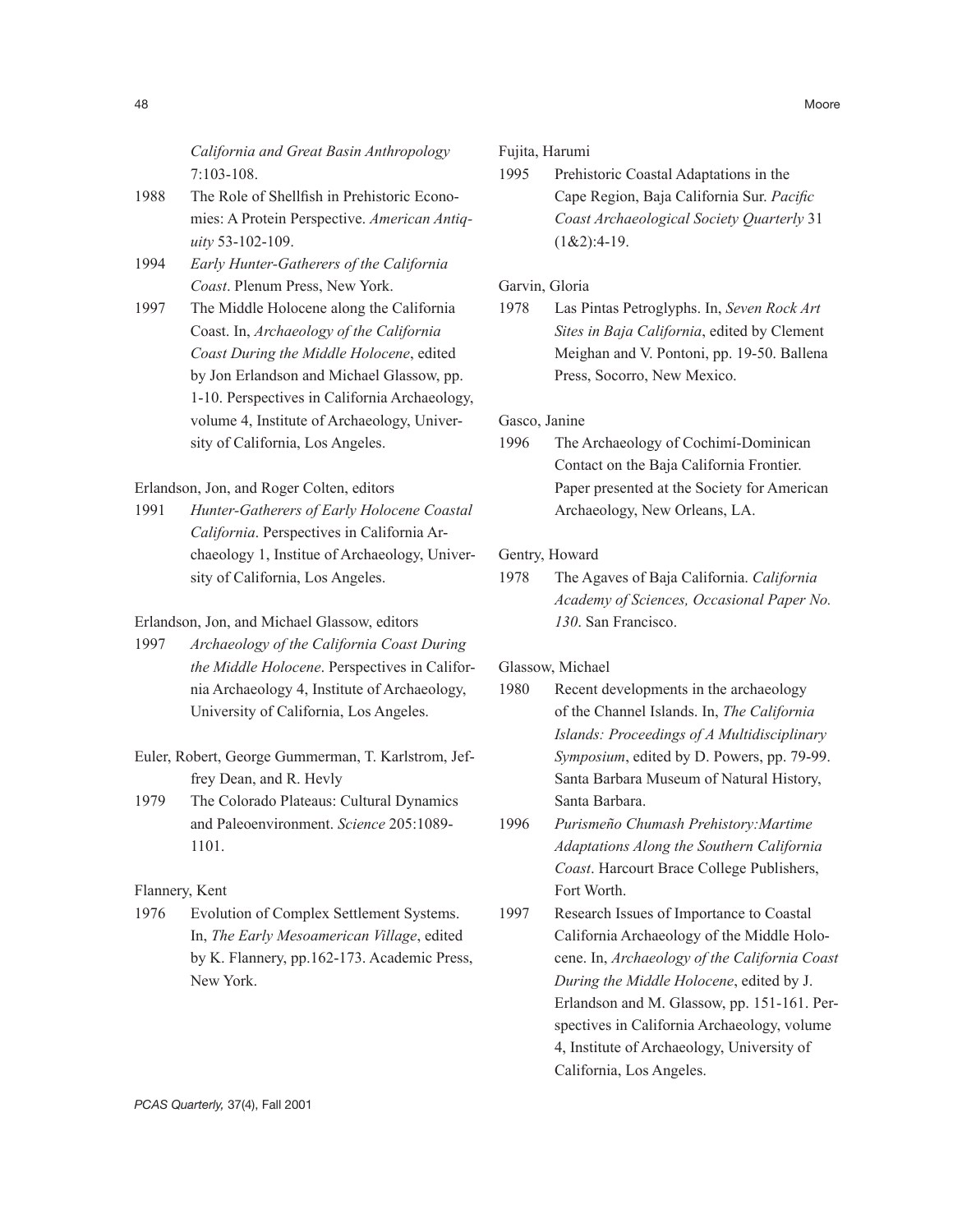#### Glassow, Michael, and Larry Wilcoxon

1988 Coastal Adaptation Near Point Conception, California, with Particular Regard to Shellfish Exploitation. *American Antiquity* 53:36-51.

#### Glassow, Michael, Larry Wilcoxon and Jon Erlandson

1988 Cultural and Environmental Changes during the Early Period of Santa Barbara Channel Prehistory. In, *The Archaeology of Prehistoric Coastlines*, edited by G. Bailey and J. Parkington, pp. 64-77. Cambridge University Press, New York.

## Gorsline, Donn and Richard Stewart

1962 Benthic Marine Exploration of Bahia de San Quintín, Baja California, 1960-61, Marine and Quaternary Geology. *Pacific Naturalist* 3(8):280-319.

## Hicks, Frederick

1963 Ecological Aspects of Aboriginal Culture in the Western Yuman Area. Unpublished Ph.D. dissertation, University of California, Los Angeles.

# Hohenthanl, William

2001 *Tipai Ethnographic Notes: A Baja California Indian Community at Mid-Century*. Edited by Thomas Blackburn. Novato, California: Ballena Press.

## Inman, Douglas

1983 An Application of Coastal Dynamics to the Reconstruction of Paleocoastlines in the Vicinity of La Jolla, California. In, *Quaternary Coastlines and Marine Archaeology: Towards the Prehistory of Land Bridges and Continental Shelves*, edited by P. Masters and N. Fleming, pp. 1-49. Academic Press, New York.

Jarvenpa, Robert, and Hetty Jo Brumbach

1988 Socio-Spatial Organization and Decision Making Processes: Observations from the Chipewyan. *American Anthropologist* 90:598-618.

## Jones, Terry

- 1991 Marine-Resource Value and the Priority of Coastal Settlement: A California Perspective. *American Antiquity* 56 (3):419-443.
- 1992 Settlement Trends Along the California Coast. In, *Essays in the Prehistory of Maritime California*, edited by T. Jones, pp. 1–37. Center for Archaeological Research at Davis, Publication No. 10. University of California, Davis.
- 1996 Mortars, Pestles, and Division of Labor in Prehistoric California: A View from Big Sur. *American Antiquity* 61:243-264.
- Jones, Terry, Gary Brown, L. Mark Raab, Janet McVicar, Geoffrey Spaulding, Douglas Kennett, Andrew York and Phillip Walker
- 1999 Environmental Imperatives Reconsidered: Demographic Crises in Western North America during the Medieval Climatic Anomaly. *Current Anthropology* 40:137-170.

#### Kelly Robert

1995 *The Foraging Spectrum: Diversity in Hunter-Gatherer Lifeways*. Smithsonian Institution Press, Washington, D.C.

#### Kennett, Douglas, and James Kennett

2000 Competitive and Cooperative Responses to Climatic Instability in Coastal Southern California. *American Antiquity* 65:379-395.

#### King, Chester

1971 Chumash Inter-Village Economic Exchange. *Indian Historian* 4:31-43.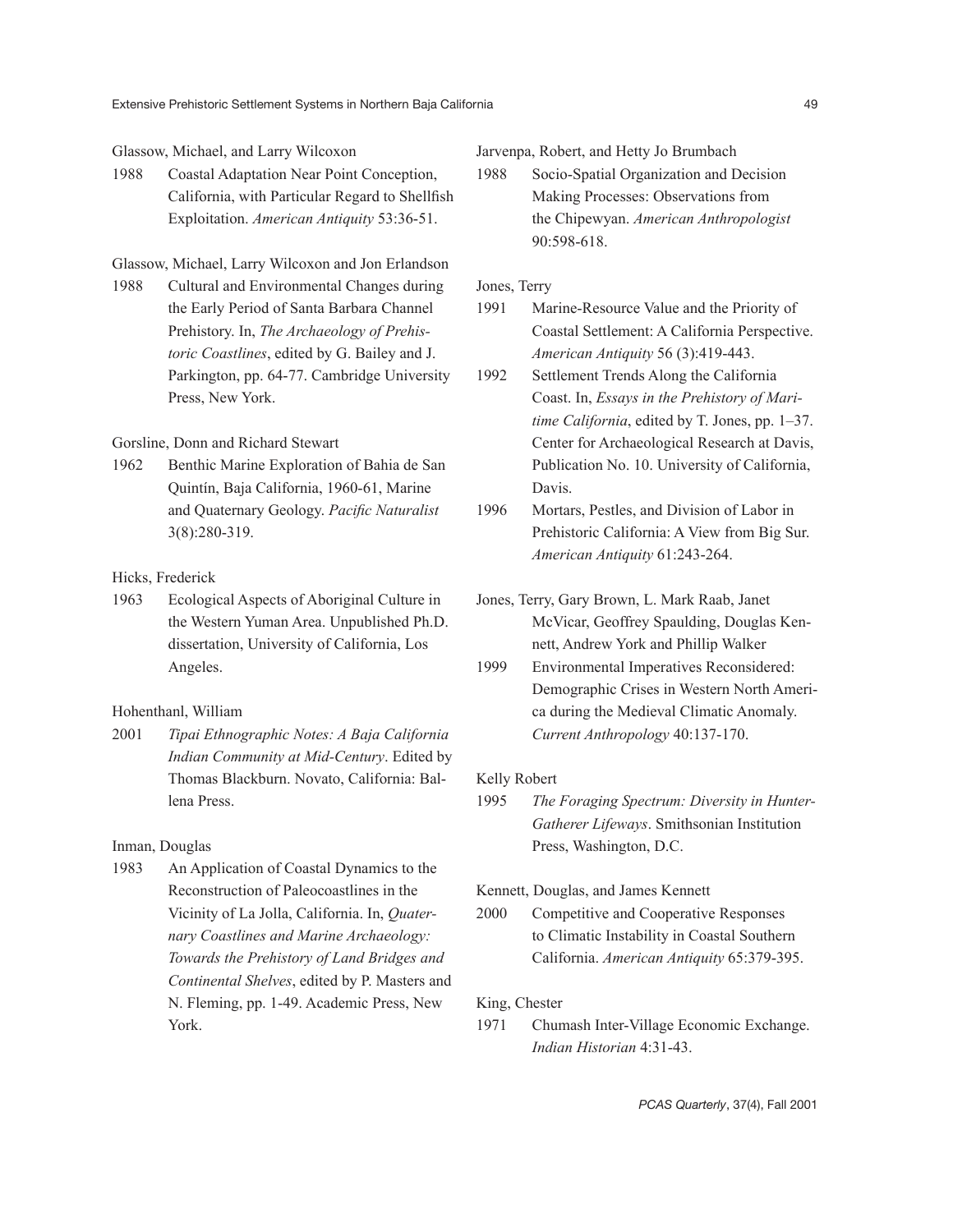1990 *Evolution of Chumash Society*. Garland Publishing, New York.

Koyama, Shuzo, and David H. Thomas, editors

1981 Affluent Foragers: Pacific Coasts East and West. *Senri Ethnological Series*, No. 9. National Museum of Ethnology, Osaka.

Larson, Daniel, and Joel Michaelsen

1990 Impacts of Climatic Variability and Population Growth on Virgin Branch Anasazi Cultural Developments. *American Antiquity* 55:227-249.

Larson, Daniel, Joel Michaelsen, and Philip Walker

1989 Climatic Variability: A Compounding Factor Causing Culture Change among Prehistoric Coastal Populations. Paper presented at the 54th Annual Meeting of the Society for American Archaeology, Atlanta.

#### Laylander, Don

1992 The Development of Baja California Prehistoric Archaeology. In, *Essays in the Prehistory of Maritime California*, edited by Terry Jones, pp. 231 - 250. Center for Archaeological Research at Davis, Publication No. 10. University of California, Davis.

## Masters, Patricia, and Dennis Gallegos

1997 Environmental Change and Coastal Adaptations in San Diego County during the Middle Holocene. In, *Archaeology of the California Coast During the Middle Holocene*, edited by Jon Erlandson and Michael Glassow, pp. 11-22. Perspectives in California Archaeology-4, Institute of Archaeology, University of California, Los Angeles.

Mixco, Mauricio

1983 Kiliwa Texts: "When I Have Donned My Crest of Stars." University of Utah Anthropological Papers no. 107. Salt Lake City.

Moore, Jerry

- 1999 Archaeology in the Forgotten Peninsula: Prehistoric Settlement and Subsistence Strategies in Northern Baja California. *Journal of California and Great Basin Anthropology* 21:17-44.
- 2000a Investigaciones Arqueológicas en la Zona de San Quintín–El Rosario: Resultados y Hipotesis del Proyecto PASE 1995-1999. Paper presented at the Primer Reunión Binacional "Balance y Perspectivas de Baja California Prehistórica e Histórica," Universidad Autónoma Baja California, Mexicali, California.
- 2000b Peopling Baja California. Paper presented at the Society for California and Great Basin Anthropology, 34th Annual Meeting, Riverside, California, April 20, 2000.

Moore, Jerry, and Janine Gasco

- 1993 Demographic Consequences of Spanish Colonialism among Mobile Hunter-Gatherers in Baja California. Paper presented, Society for American Archaeology, St. Louis, Mo.
- 1997 Investigaciones Arqueológicas en el norte de Baja California: El Proyecto Arqueológico San Quintín–El Rosario. *Arqueología* 17:35- 48. Instituto Nacional de Antropología e Historia, México, D.F.
- 2001 Proyecto Arqueológico San Quintín–El Rosario: Adaptaciones Indígenas en el Norte de Baja California Durante 7,000 Años. (3 vols.) Final report submitted to Consejo de Arqueología, Instituto Nacional de Antropología e Historia, México, D.F.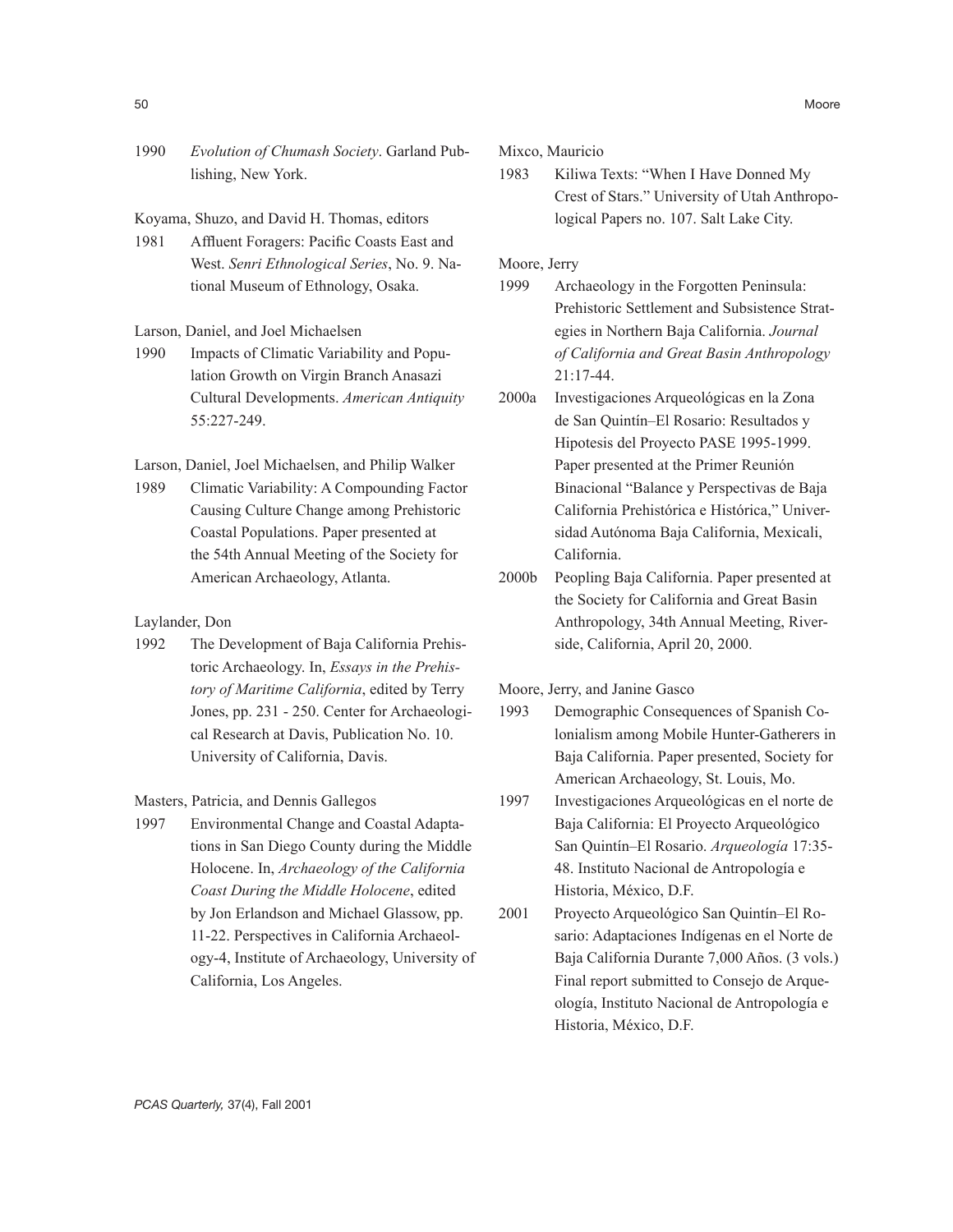Moore, Jerry, and Mary Norton

1992 "I Solemnly Baptize": Religious Conversion and Native Demography in Baja California. *Journal of California and Great Basin Anthropology* 14:216-233.

## Moore, Jerry, and Vanessa Vazquez

n.d. Estimating the Carrying Capacity of *Agave shawii* in Northern Baja California. Manuscript in author's possession.

#### Parsons, Jeffrey, and Mary Parsons

1990 Maguey Utilization in Highland Central Mexico: An Archaeological Ethnography. *Anthropological Papers*, No. 82, Museum of Anthropology, University of Michigan.

## Raab, L. Mark

- 1992 An Optimal Foraging Analysis of Prehistoric Shellfish Collecting on San Clemente Island, California. Journal of Ethnobiology 12:63- 80.
- 1997 The Southern Channel Islands during the Middle Holocene:Trends in Maritime Cultural Evolution. In, *Archaeology of the California Coast During the Middle Holocene*, edited by Jon Erlandson and Michael Glassow, pp. 23 - 34. Perspectives in California Archaeology 4, Institute of Archaeology, University of California, Los Angeles.

Raab, L. Mark, and Daniel Larson

1997 Medieval Climatic Anomaly and Punctuated Cultural Evolution in Coastal Southern California. *American Antiquity* 62:319-336.

Raab, L. Mark, and Andrew Yatsko

1992 Ancient Maritime Adaptations of the California Bight: A Perspective from San Clemente Island. In, *Essays in the Prehistory of Maritime California*, edited by Terry Jones, pp. 173-193. Center for Archaeological Research

at Davis, Publication No. 10. University of California, Davis.

#### Ritter, Eric

- 1979 An Archaeological Study of South-Central Baja California, Mexico. Unpublished Ph.D. dissertation, University of California, Davis.
- 1985 Investigations of Archaeological Variability in Northeastern Baja California Sur, Mexico. In, *The Archaeology of West and Northwest Mesoamerica*, edited by Michael Foster and Phil Weigand, pp. 393-418. Westview Press, Boulder.
- 1995 Preface. *Pacific Coast Archaeological Society Quarterly* 31 (1&2):1-3.
- 2000 Observations Regarding the Prehistoric Archaeology of Central Baja California. Manuscript in author's files.
- 2002 Investigaciones Arqueológicas en Laguna Guerrero Negro y Laguna Manuela. Baja Califonria, Mexico (Fase II). Technical Report presented to the Instituto Nacional de Antropología e Historia, México, D.F.
- Ritter, Eric, John Foster, Robert Orlins, Louis Payen, and Paul Bouey
- 1994 Archaeological Insights within a Marine Cornucopia: Baja California's Bahía de las Animas. *Pacific Coast Archaeological Society Quarterly* 30 (1):1-23.

Rozaire, Charles

1964 Some Coastal Sites in Baja California. The *Masterkey* 38:11-16.

#### Shackley, M. Steven

1998a An Energy Dispersive X-Ray Flourescence (EDXRF) Analysis of Obsidian Artifacts from Archaeological Sites in the San Quintín–El Rosario Region, Baja California. Report on File, Department of Anthropology, California State University, Dominguez Hills.